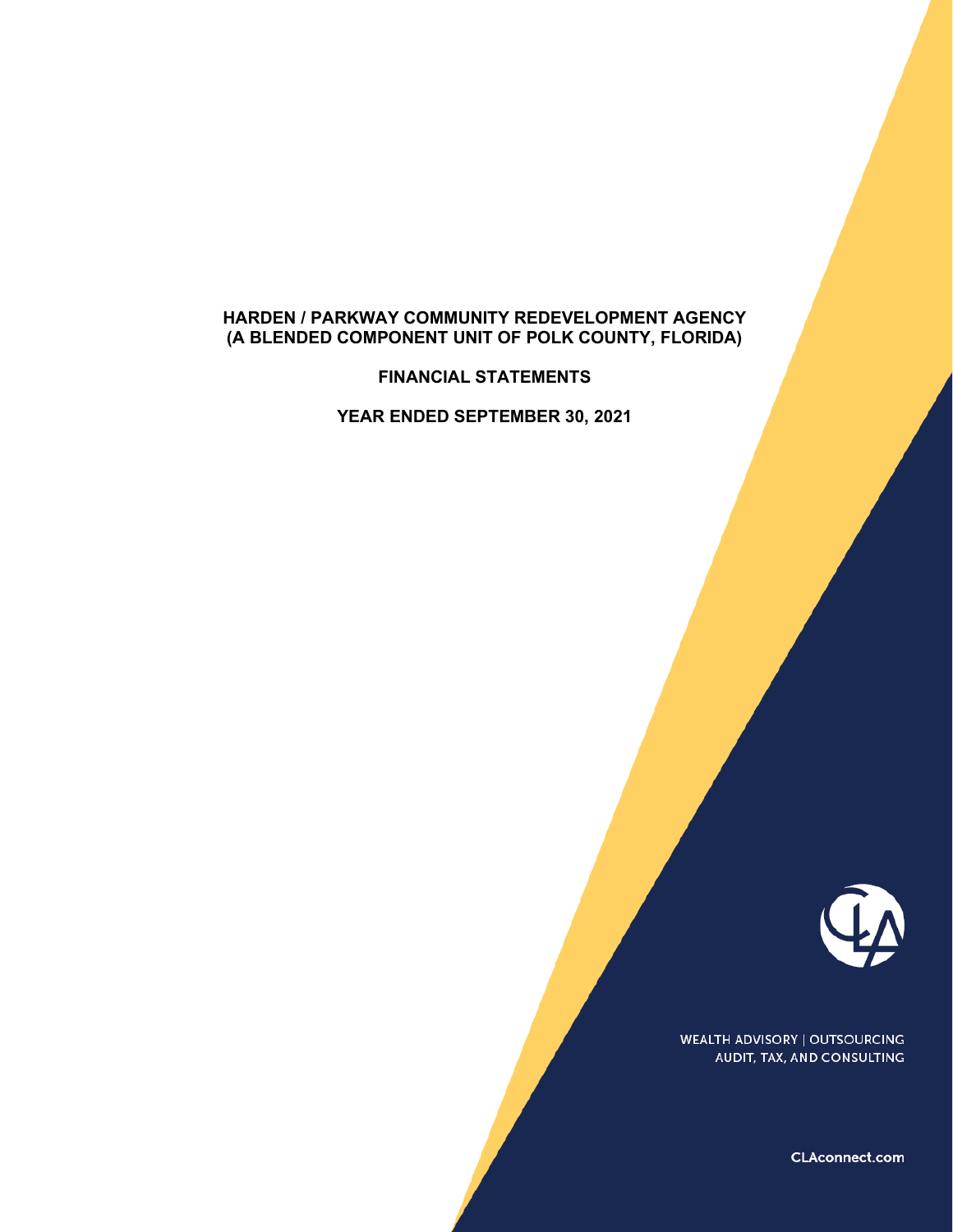# **HARDEN / PARKWAY COMMUNITY REDEVELOPMENT AGENCY (A BLENDED COMPONENT UNIT OF POLK COUNTY, FLORIDA) TABLE OF CONTENTS YEAR ENDED SEPTEMBER 30, 2021**

| <b>INDEPENDENT AUDITORS' REPORT</b>                                                                                                                                                                                                              | $\blacktriangleleft$ |
|--------------------------------------------------------------------------------------------------------------------------------------------------------------------------------------------------------------------------------------------------|----------------------|
| <b>MANAGEMENT'S DISCUSSION AND ANALYSIS</b>                                                                                                                                                                                                      | $\overline{3}$       |
| <b>BASIC FINANCIAL STATEMENTS</b>                                                                                                                                                                                                                |                      |
| <b>GOVERNMENTAL FUNDS BALANCE SHEET AND STATEMENT OF NET</b><br><b>POSITION</b>                                                                                                                                                                  | 6                    |
| <b>GOVERNMENTAL FUND STATEMENT OF REVENUES, EXPENDITURES, AND</b><br><b>CHANGES IN FUND BALANCE AND STATEMENT OF ACTIVITIES</b>                                                                                                                  | $\overline{7}$       |
| <b>NOTES TO FINANCIAL STATEMENTS</b>                                                                                                                                                                                                             | 8                    |
| <b>REQUIRED SUPPLEMENTARY INFORMATION</b>                                                                                                                                                                                                        |                      |
| <b>BUDGETARY COMPARISON SCHEDULE - GENERAL FUND</b>                                                                                                                                                                                              | 13                   |
| <b>NOTE TO BUDGETARY COMPARISON SCHEDULE – GENERAL FUND</b>                                                                                                                                                                                      | 14                   |
| INDEPENDENT AUDITORS' REPORT ON INTERNAL CONTROL OVER<br><b>FINANCIAL REPORTING AND ON COMPLIANCE AND OTHER MATTERS</b><br><b>BASED ON AN AUDIT OF FINANCIAL STATEMENTS PERFORMED IN</b><br><b>ACCORDANCE WITH GOVERNMENT AUDITING STANDARDS</b> | 15                   |
|                                                                                                                                                                                                                                                  |                      |
| <b>MANAGEMENT LETTER</b>                                                                                                                                                                                                                         | 17                   |
| <b>INDEPENDENT ACCOUNTANTS' REPORT</b>                                                                                                                                                                                                           | 20                   |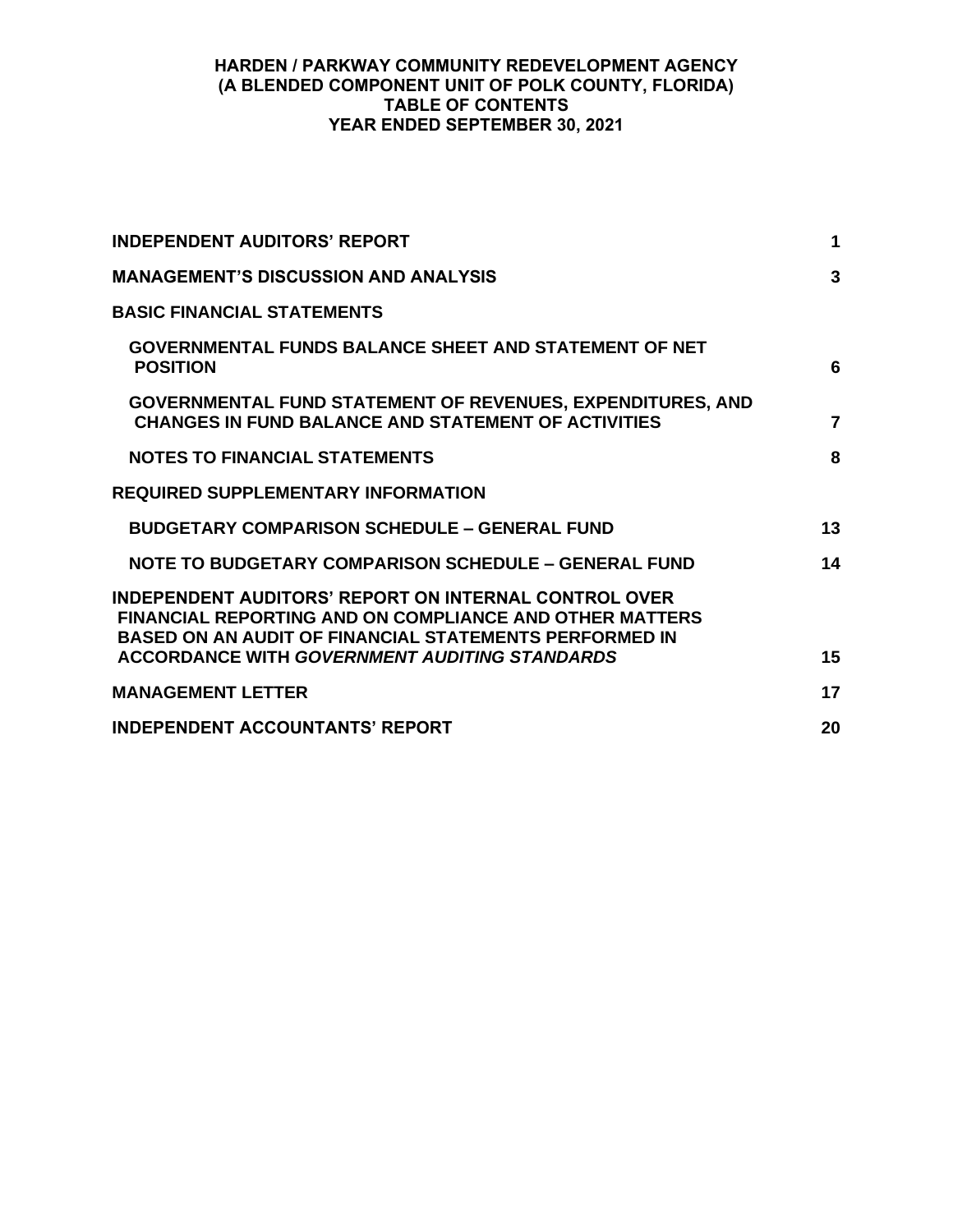

# **INDEPENDENT AUDITORS' REPORT**

Board Members Harden / Parkway Community Redevelopment Agency Bartow, Florida

# **Report on the Financial Statements**

We have audited the accompanying financial statements of the governmental activities and the major fund of the Harden / Parkway Community Redevelopment Agency (CRA), a component unit of Polk County, Florida, as of and for the year ended September 30, 2021, and the related notes to the financial statements, which collectively comprise the entity's basic financial statements, as listed in the table of contents.

# *Management's Responsibility for the Financial Statements*

Management is responsible for the preparation and fair presentation of these financial statements in accordance with accounting principles generally accepted in the United States of America; this includes the design, implementation, and maintenance of internal control relevant to the preparation and fair presentation of financial statements that are free from material misstatement, whether due to fraud or error.

# *Auditors' Responsibility*

Our responsibility is to express opinions on these financial statements based on our audit. We conducted our audit in accordance with auditing standards generally accepted in the United States of America and the standards applicable to financial audits contained in *Government Auditing Standards*, issued by the Comptroller General of the United States. Those standards require that we plan and perform the audit to obtain reasonable assurance about whether the financial statements are free from material misstatement.

An audit involves performing procedures to obtain audit evidence about the amounts and disclosures in the financial statements. The procedures selected depend on the auditors' judgment, including the assessment of the risks of material misstatement of the financial statements, whether due to fraud or error. In making those risk assessments, the auditor considers internal control relevant to the entity's preparation and fair presentation of the financial statements in order to design audit procedures that are appropriate in the circumstances, but not for the purpose of expressing an opinion on the effectiveness of the entity's internal control. Accordingly, we express no such opinion. An audit also includes evaluating the appropriateness of accounting policies used and the reasonableness of significant accounting estimates made by management, as well as evaluating the overall presentation of the financial statements.

We believe that the audit evidence we have obtained is sufficient and appropriate to provide a basis for our audit opinions.



CLA is an independent member of Nexia International, a leading, global network of independent accounting and consulting firms. See nexia.com/member-firm-disclaimer for details.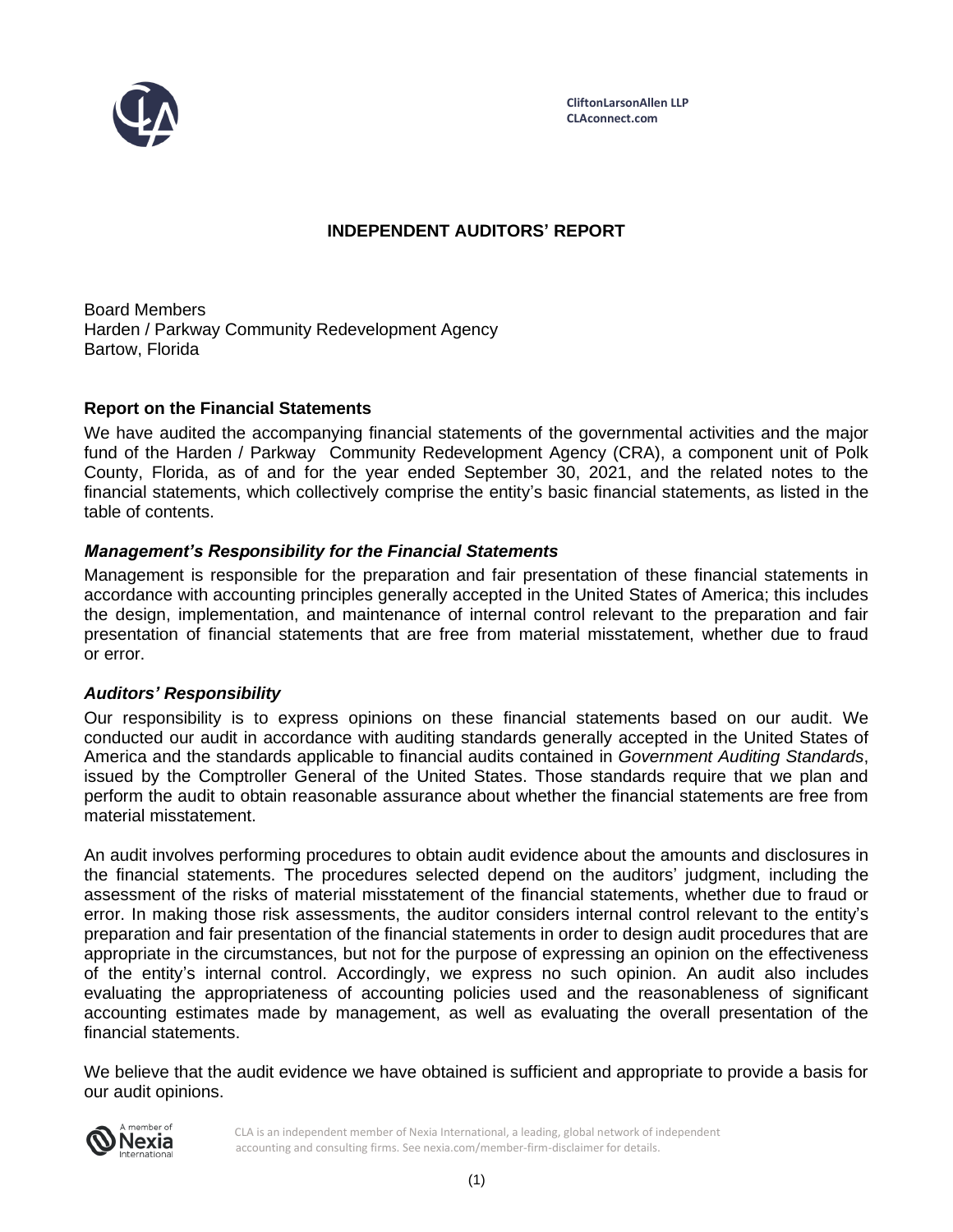# *Opinions*

In our opinion, the financial statements referred to above present fairly, in all material respects, the respective financial position of the governmental activities and the major fund of the CRA as of September 30, 2021, and the respective changes in financial position for the year then ended in accordance with accounting principles generally accepted in the United States of America.

# *Other Matters*

# *Required Supplementary Information*

Accounting principles generally accepted in the United States of America require that the management's discussion and analysis and budgetary comparison information be presented to supplement the basic financial statements. Such information, although not a part of the basic financial statements, is required by the Governmental Accounting Standards Board who considers it to be an essential part of financial reporting for placing the basic financial statements in an appropriate operational, economic, or historical context. We have applied certain limited procedures to the required supplementary information in accordance with auditing standards generally accepted in the United States of America, which consisted of inquiries of management about the methods of preparing the information and comparing the information for consistency with management's responses to our inquiries, the basic financial statements, and other knowledge we obtained during our audit of the basic financial statements. We do not express an opinion or provide any assurance on the information because the limited procedures do not provide us with sufficient evidence to express an opinion or provide any assurance.

# **Other Reporting Required by** *Government Auditing Standards*

In accordance with *Government Auditing Standards*, we have also issued our report dated April 28, 2022 on our consideration of the CRA's internal control over financial reporting and on our tests of its compliance with certain provisions of laws, regulations, contracts, and grant agreements and other matters. The purpose of that report is solely to describe the scope of our testing of internal control over financial reporting and compliance and the results of that testing, and not to provide an opinion on the effectiveness of the CRA's internal control over financial reporting or on compliance. That report is an integral part of an audit performed in accordance with *Government Auditing Standards* in considering the CRA's internal control over financial reporting and compliance.

Clifton Larson Allen LLP

**CliftonLarsonAllen LLP**  Lakeland, Florida April 28, 2022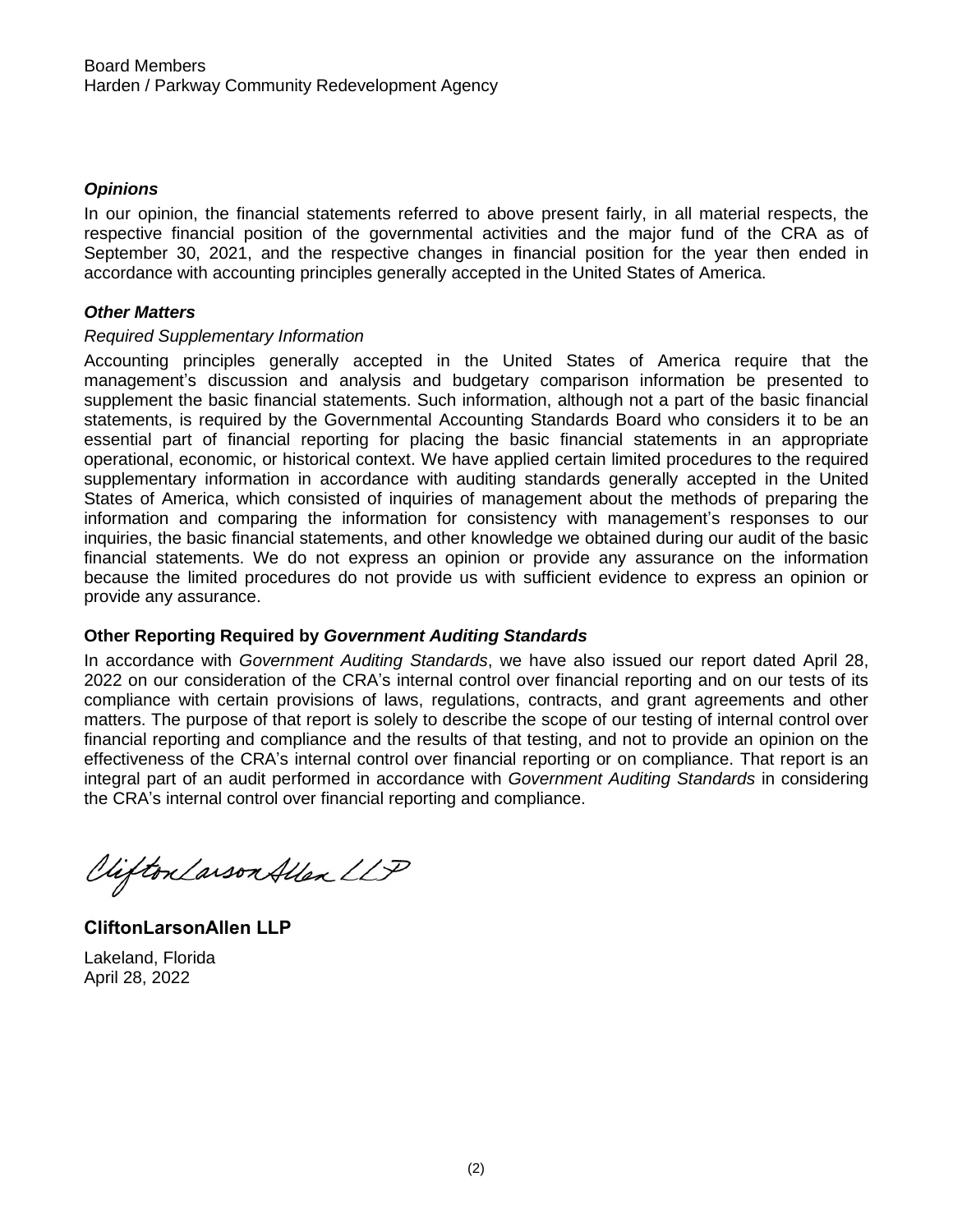### **HARDEN / PARKWAY COMMUNITY REDEVELOPMENT AGENCY (A BLENDED COMPONENT UNIT OF POLK COUNTY, FLORIDA) MANAGEMENT'S DISCUSSION AND ANALYSIS YEAR ENDED SEPTEMBER 30, 2021**

As management of the Harden / Parkway Community Redevelopment Agency (CRA), we offer the readers of the CRA's basic financial statements this narrative overview and analysis of the financial activities of the CRA for the year ended September 30, 2021. We encourage readers to consider the information presented here in conjunction with the CRA's financial statements.

# **Financial Highlights**

- The assets of the CRA exceeded its liabilities as of September 30, 2021, by \$36,077 (net position).
- The CRA's total assets as of September 30, 2021, were \$36,339.
- The CRA's total revenue was \$569,704, consisting primarily of CRA Incremental Tax Revenue.
- The CRA's net transfers came to \$(651,462). The decrease in net position was \$81,758.

# **Overview of Financial Statements**

The CRA's government-wide financial statements include the following:

- Governmental Fund Balance reports the CRA's assets, deferred outflows of resources, liabilities, deferred inflows of resources and net position at the end of the fiscal year and provides information about the nature and amounts of investment of resources and obligations to creditors.
- Governmental Fund Statement of Revenues, Expenditures, and Changes in Fund Balance and Statement of Activities — reports the results of activity over the course of the fiscal year. It details the costs associated with operating the CRA and how those costs were funded. It also provides an explanation of the change in net position from the previous fiscal year-end to the current fiscal year-end.
- The basic financial statements also include notes that provide required disclosures and other information necessary to gather the full meaning of the material presented in the statements.

The analysis of net position, revenues, and expenses are detailed and provide a comprehensive portrayal of financial conditions and related trends. The analysis includes all assets and liabilities using the accrual basis of accounting.

Accrual accounting is similar to the accounting used by most private sector companies. Accrual accounting recognizes revenue and expenses when earned regardless of when cash is received or paid.

Our analysis presents the CRA's net position, which can be thought of as the difference between what the CRA owns (assets) and what the CRA owes (liabilities). The net position analysis will allow the reader to measure the health or financial position of the CRA.

Over time, significant changes in the CRA's net position are an indicator of whether its financial health is improving or deteriorating. To fully assess the financial health of any CRA, the reader must also consider other nonfinancial factors such as fluctuations in the local economy, fluctuations in fuel prices, and the physical condition of the CRA's capital assets.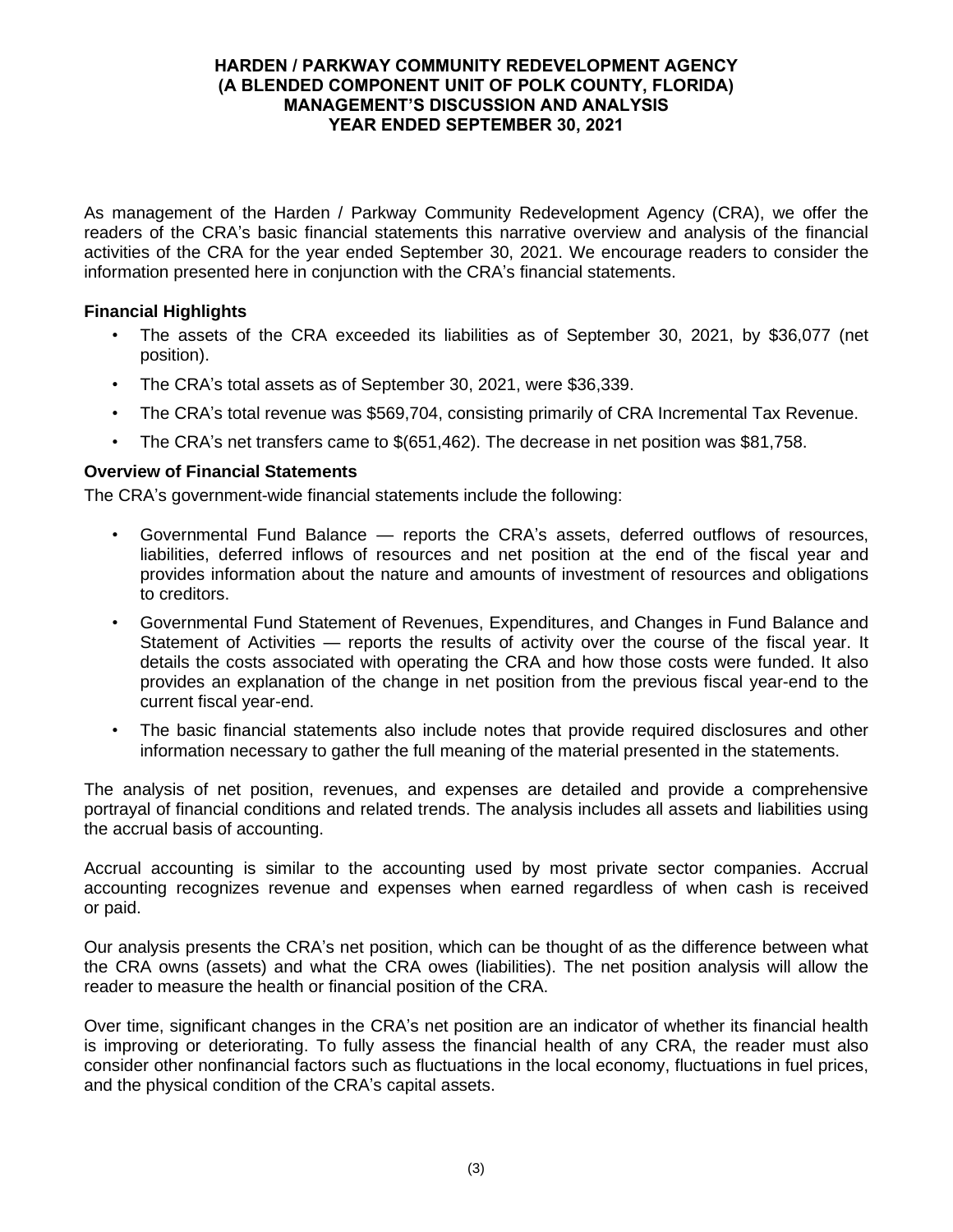#### **HARDEN / PARKWAY COMMUNITY REDEVELOPMENT AGENCY (A BLENDED COMPONENT UNIT OF POLK COUNTY, FLORIDA) MANAGEMENT'S DISCUSSION AND ANALYSIS YEAR ENDED SEPTEMBER 30, 2021**

#### **Net Position**

The difference between an organization's assets and deferred outflows of resources and its liabilities and deferred inflows of resources equals its net position. The CRA's net position is classified as follows:

Net investment in capital assets — Capital assets, net of accumulated depreciation and reduced by debt attributable to the acquisition of those assets.

Restricted — Net position that can only be spent for specific purposes because of constraints imposed by external sources (such as grantors, bondholders, and higher levels of government), or imposed by constitutional provisions or enabling legislation.

Unrestricted — Net position that is not invested in capital assets or subject to restrictions.

### **Condensed Financial Information**

Assets, Liabilities, and Net Position:

|                                        | 2021 |        | 2020 |         |
|----------------------------------------|------|--------|------|---------|
| <b>ASSETS</b><br><b>Current Assets</b> | \$   | 36,339 | \$   | 118,056 |
| <b>LIABILITIES</b><br>Unearned Revenue |      | 262    |      | 222     |
| <b>NET POSITION</b><br>Restricted      | \$   | 36,077 | S    | 117,834 |

Assets decreased by \$81,717 from the prior year, while liabilities increased by \$40 from the prior year. There was a decrease in net position of \$81,757 due to an increase in tax revenues offset by an increase in net transfers out in the current year.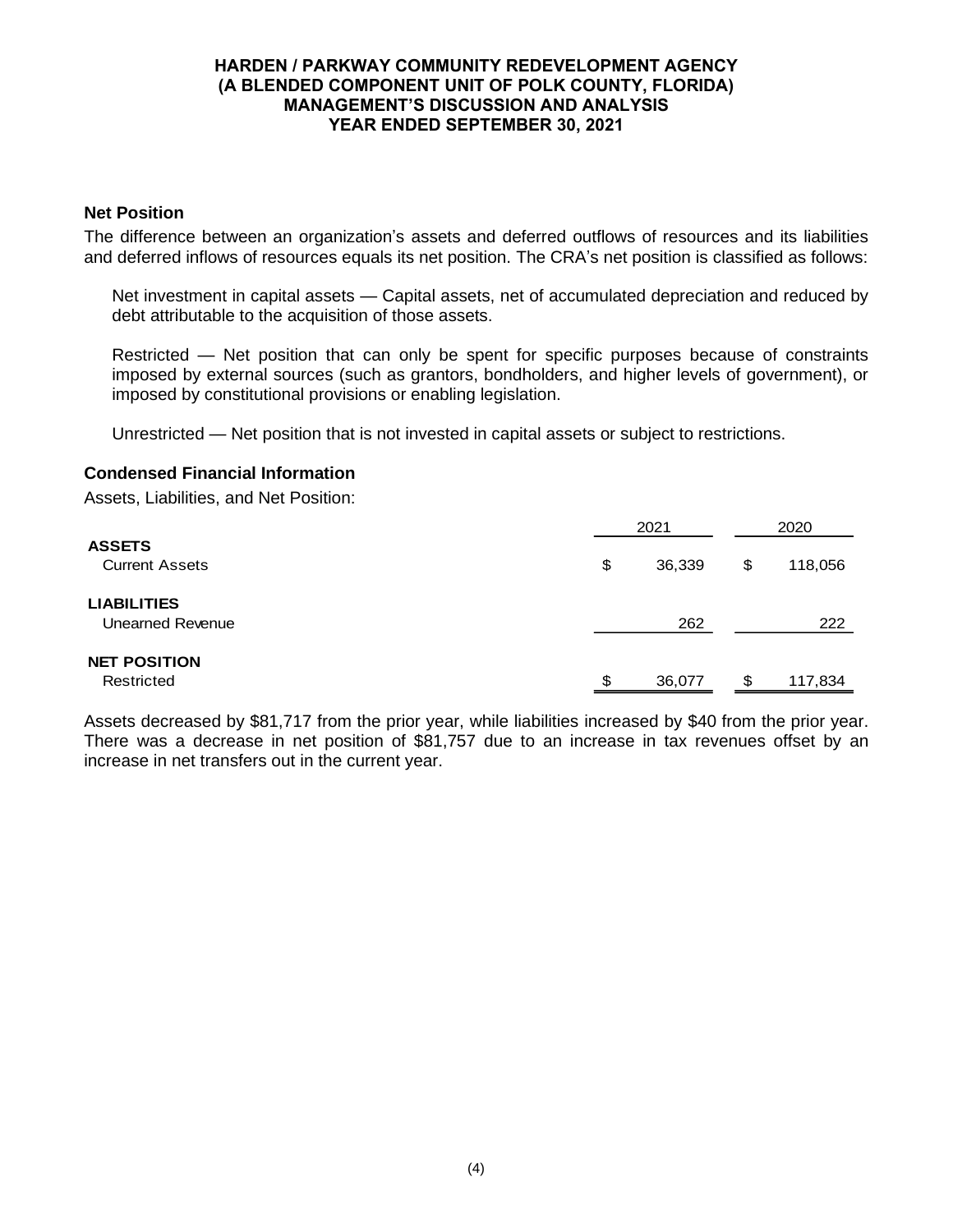#### **HARDEN / PARKWAY COMMUNITY REDEVELOPMENT AGENCY (A BLENDED COMPONENT UNIT OF POLK COUNTY, FLORIDA) MANAGEMENT'S DISCUSSION AND ANALYSIS YEAR ENDED SEPTEMBER 30, 2021**

## **Condensed Financial Information (Continued)**

Revenues, Expenses, and Changes in Net Position

|                                         | 2021 |             | 2020          |  |
|-----------------------------------------|------|-------------|---------------|--|
| <b>GENERAL REVENUES</b>                 |      |             |               |  |
| Taxes                                   | \$   | 563,312     | \$<br>511,860 |  |
| Interest Income                         |      | 8,842       | 16,938        |  |
| Net Change in Fair Value of Investments |      | (2, 450)    | 588           |  |
| <b>Total General Revenue</b>            |      | 569,704     | 529,386       |  |
| <b>OTHER FINANCING SOURCES (USES)</b>   |      |             |               |  |
| Transfers In                            |      | 748,538     | 694,971       |  |
| <b>Transfers Out</b>                    |      | (1,400,000) | (1,300,000)   |  |
| <b>Total Other Financing</b>            |      |             |               |  |
| Sources (Uses)                          |      | (651, 462)  | (605, 029)    |  |
| <b>CHANGE IN NET POSITION</b>           |      | (81,758)    | (75, 643)     |  |
| Net Position - Beginning of Year        |      | 117,835     | 193,477       |  |
| <b>NET POSITION - END OF YEAR</b>       | \$   | 36,077      | \$<br>117,834 |  |

The decrease in net position was due largely to increases in transfers out.

In fiscal year 2021, total general revenue was \$569,704, while total expenditures and transfers were \$651,462. This resulted in a negative change in net position of \$81,758.

# **Economic Factors and Next Year's Budgets and Rates**

The Harden / Parkway Community Redevelopment Agency (CRA) is reported as a blended component unit of Polk County, Florida. Its Annual Budget was approved by Resolution 21-143 on September 20, 2021. The detailed budgets are available for review upon request.

#### **Requests for Information**

This financial report is designed to provide a general overview of the CRA's finances for all those with an interest. Questions concerning any of the information provided in this report or requests for additional information should be addressed as follows:

#### Comptroller Division of the Clerk of Circuit Court and County Comptroller P.O. Box 988 Bartow, Florida 33831

Or

www.polkcountyclerk.net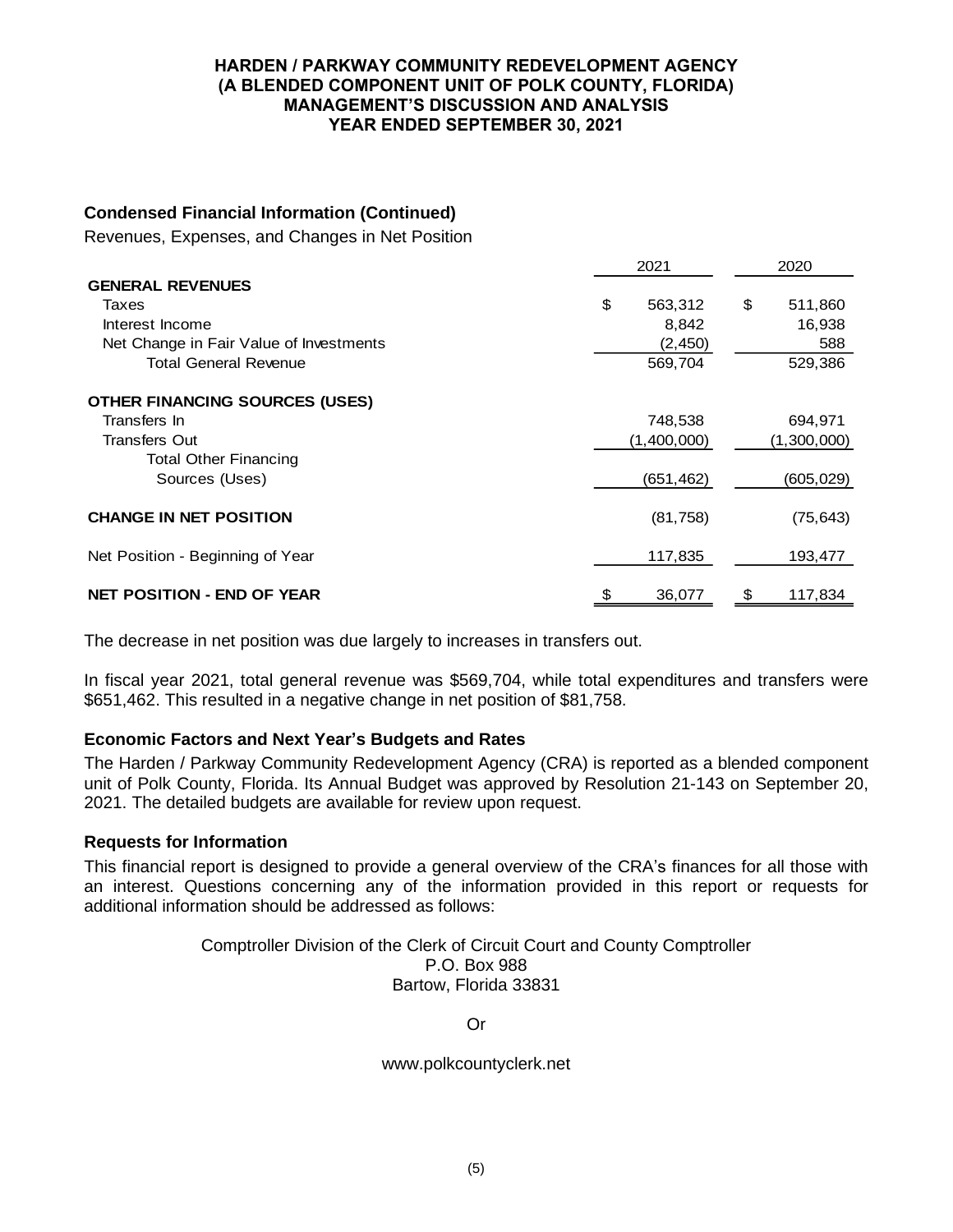## **HARDEN / PARKWAY COMMUNITY REDEVELOPMENT AGENCY (A BLENDED COMPONENT UNIT OF POLK COUNTY, FLORIDA) GOVERNMENTAL FUND BALANCE SHEET AND STATEMENT OF NET POSITION SEPTEMBER 30, 2021**

|                                                           | General<br>Fund |               |    |           |                     |  | Adjustments |  | Statement of<br><b>Net Position</b> |
|-----------------------------------------------------------|-----------------|---------------|----|-----------|---------------------|--|-------------|--|-------------------------------------|
| <b>ASSETS</b>                                             |                 |               |    |           |                     |  |             |  |                                     |
| Cash and Cash Equivalents<br>Interest Receivable          | \$              | 35,916<br>423 | \$ |           | \$<br>35,916<br>423 |  |             |  |                                     |
| <b>Total Assets</b>                                       |                 | 36,339        |    |           | 36,339              |  |             |  |                                     |
| <b>LIABILITIES</b>                                        |                 |               |    |           |                     |  |             |  |                                     |
| <b>Unearned Revenue</b>                                   |                 | 262           |    |           | 262                 |  |             |  |                                     |
| <b>Total Liabilities</b>                                  |                 | 262           |    |           | 262                 |  |             |  |                                     |
| <b>FUND BALANCE / NET POSITION</b><br><b>Fund Balance</b> |                 |               |    |           |                     |  |             |  |                                     |
| Restricted                                                |                 | 36,077        |    | (36,077)  |                     |  |             |  |                                     |
| <b>Total Fund Balance</b>                                 |                 | 36,077        |    | (36, 077) |                     |  |             |  |                                     |
| <b>Net Position</b>                                       |                 |               |    |           |                     |  |             |  |                                     |
| Restricted                                                |                 |               |    | 36,077    | 36,077              |  |             |  |                                     |
| <b>Total Net Position</b>                                 |                 |               | \$ | 36,077    | \$<br>36,077        |  |             |  |                                     |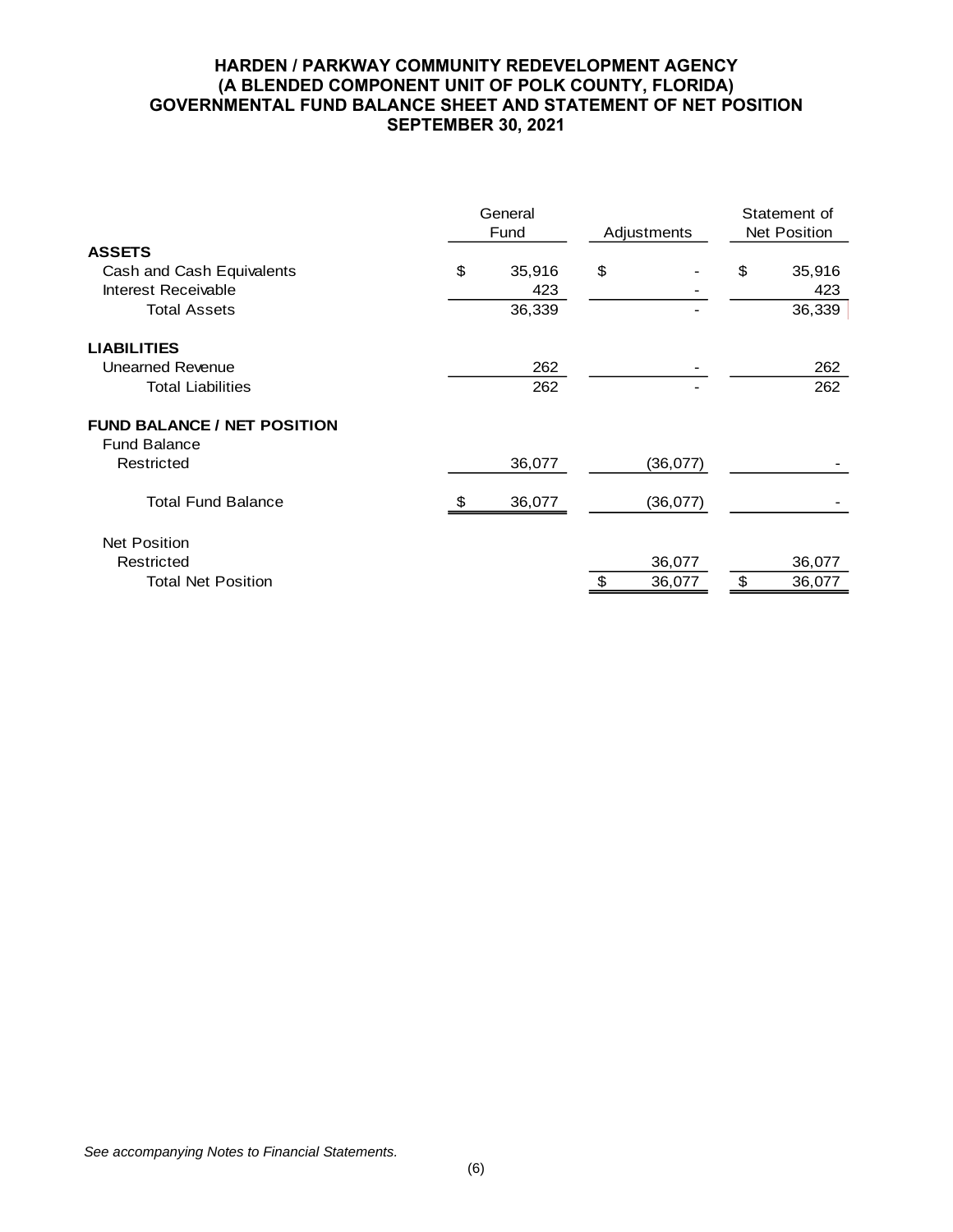### **HARDEN / PARKWAY COMMUNITY REDEVELOPMENT AGENCY (A BLENDED COMPONENT UNIT OF POLK COUNTY, FLORIDA) GOVERNMENTAL FUND STATEMENT OF REVENUES, EXPENDITURES, AND CHANGES IN FUND BALANCE AND STATEMENT OF ACTIVITIES YEAR ENDED SEPTEMBER 30, 2021**

|                                                  | General<br>Fund<br>Adjustments |    |            |    | Statement of<br>Activities |  |
|--------------------------------------------------|--------------------------------|----|------------|----|----------------------------|--|
| <b>GENERAL REVENUES</b>                          |                                |    |            |    |                            |  |
| Taxes                                            | \$<br>563,312                  | \$ |            | \$ | 563,312                    |  |
| Interest Income                                  | 8,842                          |    |            |    | 8,842                      |  |
| Net Change in Fair Value of Investments          | (2, 450)                       |    |            |    | (2, 450)                   |  |
| <b>Total Revenues</b>                            | 569,704                        |    |            |    | 569,704                    |  |
| <b>OTHER FINANCING SOURCES (USES)</b>            |                                |    |            |    |                            |  |
| Transfers In                                     | 748,538                        |    | (748, 538) |    |                            |  |
| <b>Transfers Out</b>                             | (1,400,000)                    |    | 1,400,000  |    |                            |  |
| <b>Total Other Financing</b>                     |                                |    |            |    |                            |  |
| Sources (Uses)                                   | (651, 462)                     |    | 651,462    |    |                            |  |
| <b>TRANSFERS</b>                                 |                                |    | (651, 462) |    | (651,462)                  |  |
| <b>NET CHANGE IN FUND BALANCE / NET POSITION</b> | (81, 758)                      |    |            |    | (81, 758)                  |  |
| Fund Balance/Net Position - Beginning of Year    | 117,835                        |    |            |    | 117,835                    |  |
| <b>FUND BALANCE /NET POSITION - END OF YEAR</b>  | 36,077                         |    |            |    | 36,077                     |  |
|                                                  |                                |    |            |    |                            |  |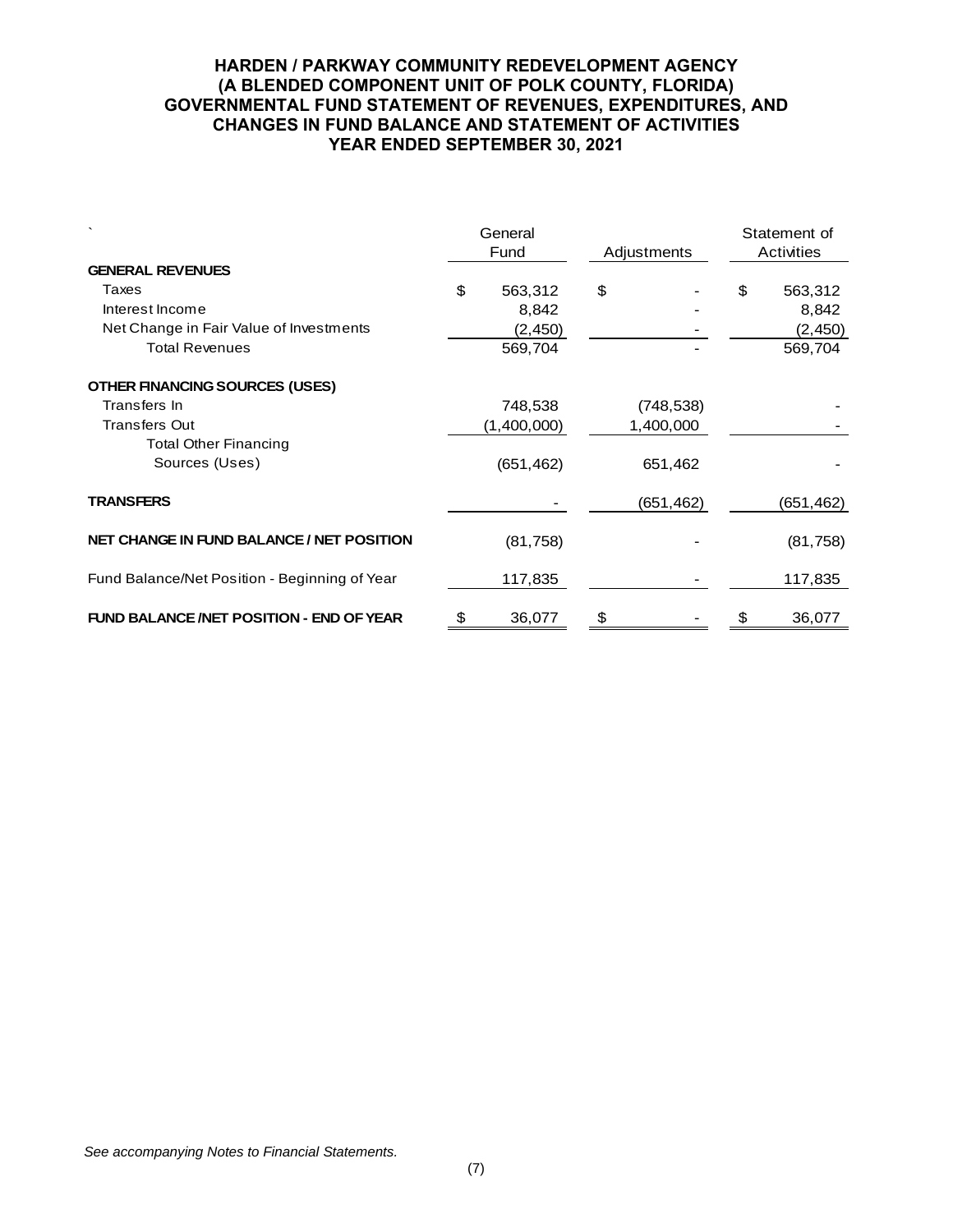# **NOTE 1 SUMMARY OF SIGNIFICANT ACCOUNTING POLICIES**

#### **Reporting Entity**

The Polk County Board of County Commissioners approved the establishment of the Harden / Parkway Community Redevelopment Agency (CRA) by County ordinance 04-010 on June 20, 2004. The CRA board members include the Polk County Board of County Commissioners and the city manager and community development department director for the City of Lakeland, or their designees, to serve as two additional members of the CRA Board. The appointing authority is found in Resolution No. 04-010. The CRA Board holds meetings on an as-needed basis.

The financial statements have been prepared in conformity with accounting principles generally accepted in the United States of America, as applied to governmental units and present only the financial position of the CRA, a component unit of the Polk County, Florida (County), and not the County as a whole.

As defined by accounting principles generally accepted in the United States of America established by the Governmental Accounting Standards Board (GASB), the financial reporting entity consists of the primary government, as well as all component units, which are legally separate organizations for which elected officials of the primary government are financially accountable. Based on the application of these criteria, the CRA has determined there are no component units.

#### **Basis of Presentation**

GASB Statement No. 34 sets forth minimum criteria (percentage of the assets, liabilities, revenues, or expenditures/expenses of either fund category and (or) the governmental and enterprise combined) for the determination of major funds. The CRA has used GASB Statement No. 34 minimum criteria for major fund determination.

The accounts of the CRA are organized on the basis of funds, each of which is considered a separate accounting entity. The operations of each fund are accounted for with a separate set of self-balancing accounts that comprise its assets, liabilities, fund balance, revenues, and expenditures or expenses as appropriate. Government resources are allocated to and accounted for in individual funds based upon the purposes for which they are to be spent and the means by which spending activities are controlled.

Currently, the CRA has only one fund, the General Fund. The General Fund is the general operating fund of the CRA. It is used to account for all financial resources and expenditures.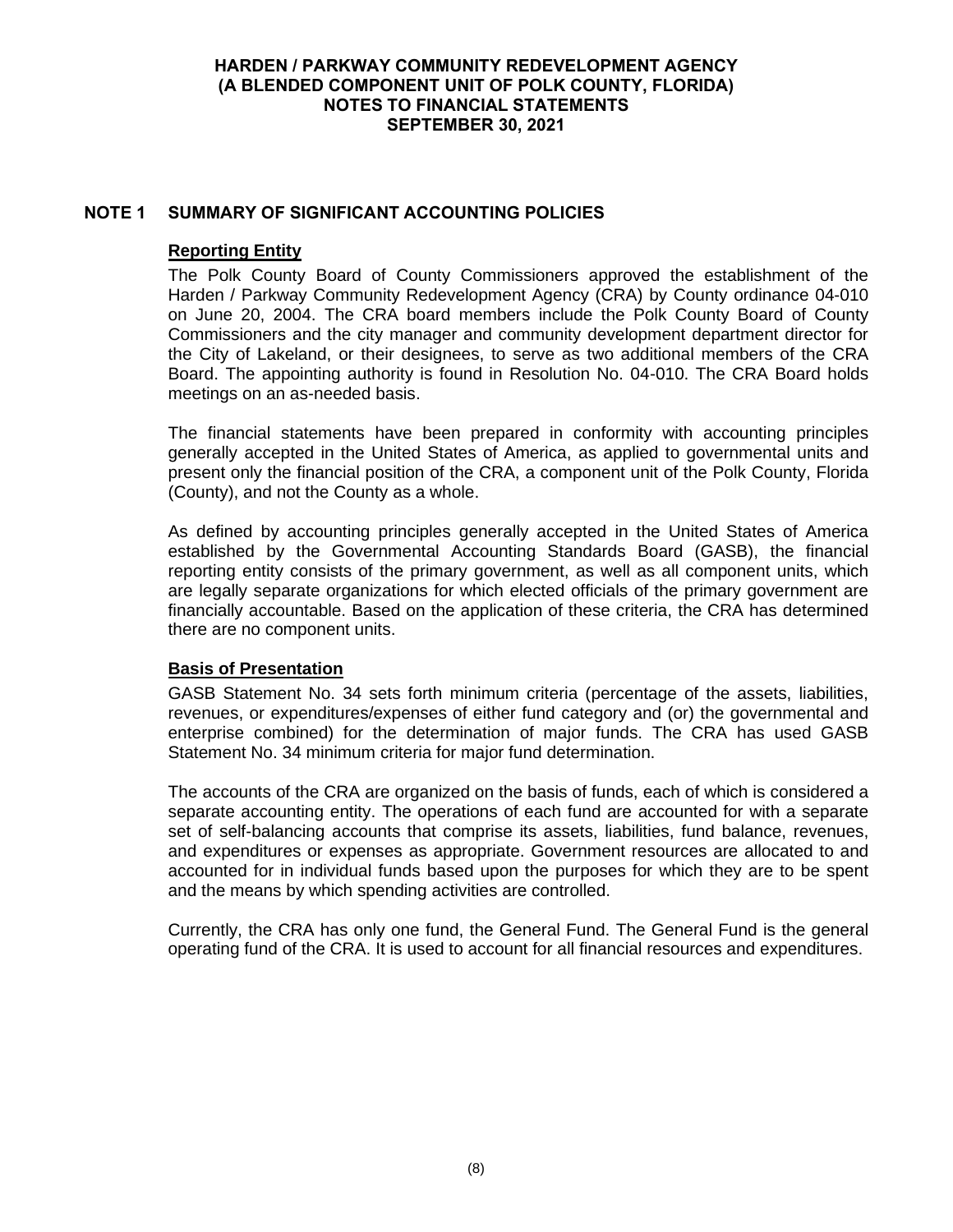# **NOTE 1 SUMMARY OF SIGNIFICANT ACCOUNTING POLICIES (CONTINUED)**

#### **Government-Wide and Fund Financial Statements**

The government-wide financial statements (i.e., statement of net position and the statement of activities) report information on all activities of the CRA. The CRA reports only governmental activities; it does not have any business-type activities. Governmental activities are supported largely by tax increment funding.

The statement of activities demonstrates the degree to which the direct expenses of a given function are offset by program revenues. Direct expenses are those clearly identifiable with a specific function. Program revenues consist of grants and contributions that are restricted to meeting operational or capital requirements of a particular function. Payments received from taxes, insurance proceeds and other items not properly included as program revenues are reported as general revenues.

Separate financial information is provided for the governmental fund.

### **Measurement Focus, Basis of Accounting, and Financial Statement Presentation**

The government-wide financial statements are reported using the economic resources measurement focus and the accrual basis of accounting. Revenues are recorded when earned and expenses are recorded when a liability is incurred regardless of the timing of the related cash flows. Grants and similar items are recognized as revenue as soon as all eligibility requirements imposed by the provider have been met.

Governmental fund financial statements are reported using the current financial resources measurement focus and the modified accrual basis of accounting. Revenues are recognized as soon as they are both measurable and available. Revenues are considered to be available when they are collectible within the current period or soon enough thereafter to pay liabilities for the current period. For this purpose, the CRA considers revenues to be available if they are collected within 60 days of the end of the current fiscal period. Expenditures are generally recorded when a liability is incurred, as under accrual accounting.

#### **Budgets and Budgetary Data**

The following are the procedures in establishing the budget:

The CRA's Executive Director prepares the annual fiscal operating budget. The proposed budget is then presented to the CRA's Board Members for changes and final approval. Once adopted, the budget serves as legal authorization for expenditures.

Formal budgetary integration is employed as a management control device during the year for all governmental fund types. Budgets for the general fund are adopted on a basis consistent with accounting principles generally accepted in the United States of America (GAAP). All appropriations lapse at the close of the fiscal year.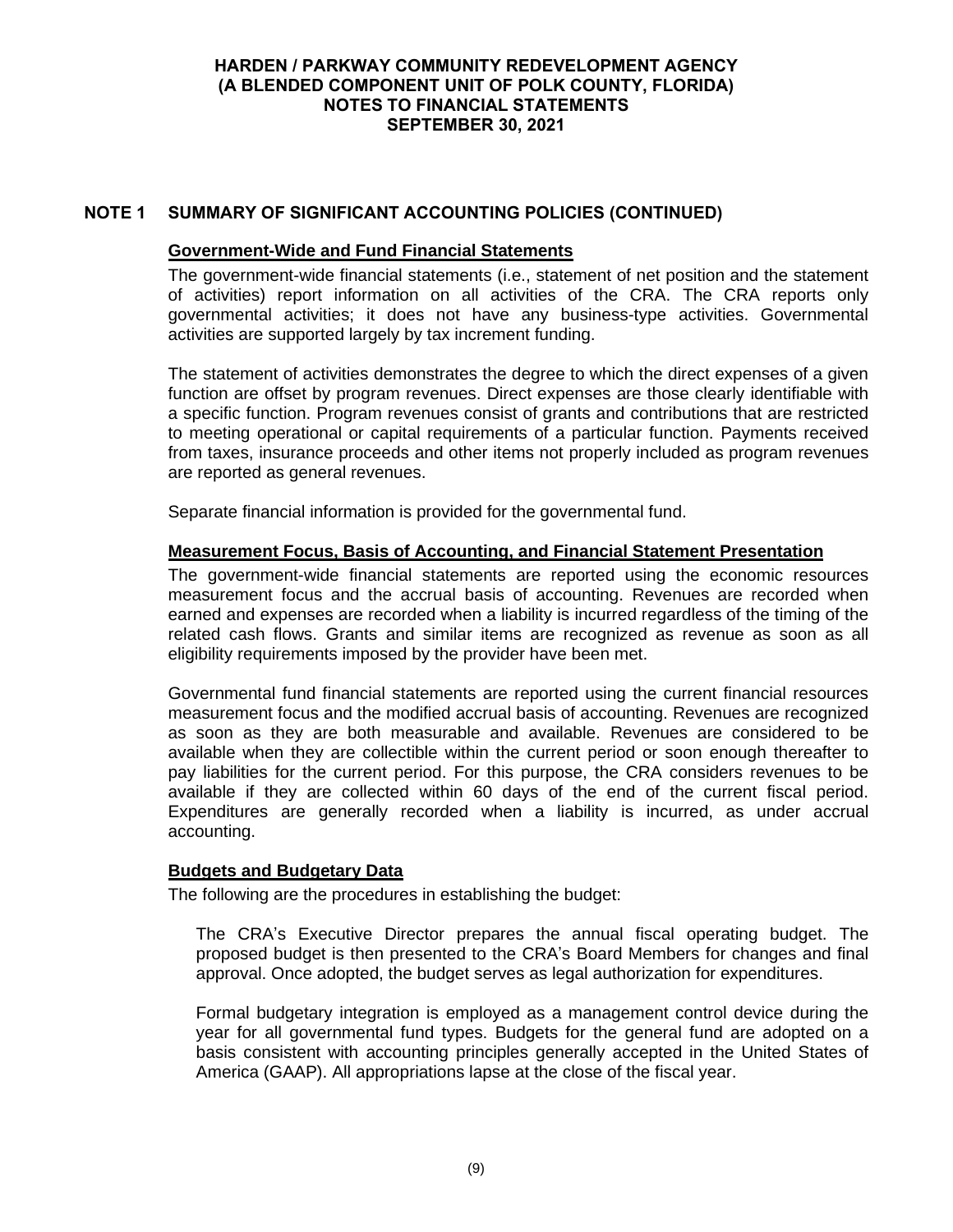# **NOTE 1 SUMMARY OF SIGNIFICANT ACCOUNTING POLICIES (CONTINUED)**

### **Fund Balance**

The classifications of fund balances are described as follows:

Nonspendable Fund Balance – Amounts that cannot be spent because they are either not in spendable form (such as inventories and prepaid amounts) or are legally or contractually required to be maintained intact.

Restricted Fund Balance – Amounts that can be spent only for specific purposes because of constraints imposed by external providers (such as grantors, bondholders, and higher levels of government), or imposed by constitutional provisions or enabling legislation.

Committed Fund Balance – Amounts that can be spent only for specific purposes determined by a formal action of the CRA's highest level of decision-making authority. The CRA has not established a policy regarding authorization to commit fund balance.

Assigned Fund Balance – Amounts the CRA intends to use for specific purposes that do not meet the criteria to be classified as restricted or committed. This intent can be expressed by the CRA's board or by the CRA's board delegating this responsibility to the CRA Coordinator through the budgeting process. The CRA has not established a formal policy regarding authorization to assign fund balance amounts for a specific purpose.

Unassigned Fund Balance – Amounts that are available for any purpose; these amounts can be reported only in the CRA's general fund.

When an expenditure is incurred for purposes for which both restricted and unrestricted fund balance is available, the CRA considers restricted to have been spent first. When an expenditure is incurred for which committed, assigned, or unassigned fund balances are available, the CRA considers amounts to have been spent first out of committed funds, then assigned funds, and finally unassigned funds.

# **Use of Estimates**

The preparation of the financial statements in conformity with accounting principles generally accepted in the United States of America requires management to make estimates and assumptions that affect certain reported amounts and disclosures. Accordingly, actual results could differ from those estimates.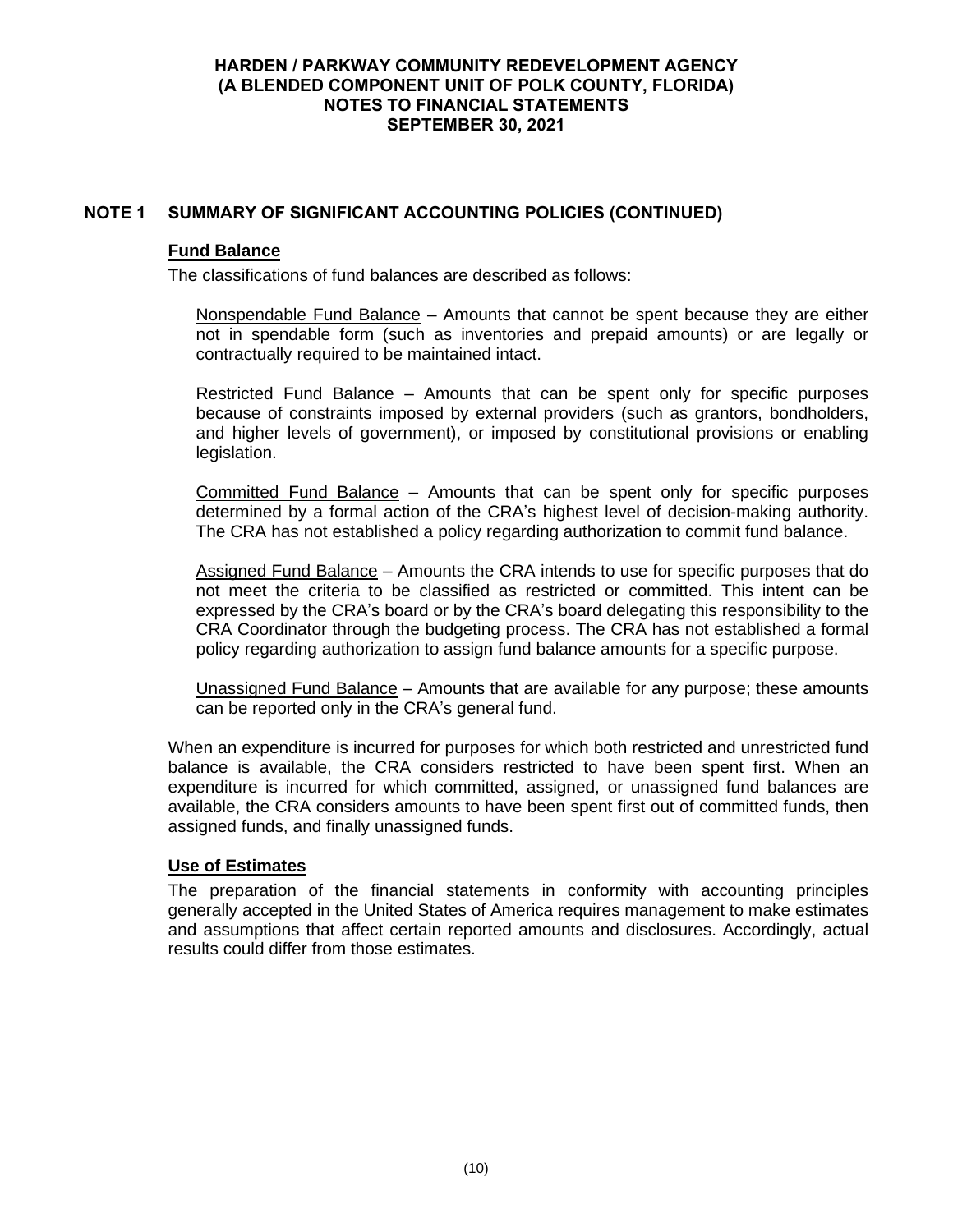# **NOTE 2 CASH AND CASH EQUIVALENTS**

The CRA participates in the pooled cash and investments program of the Polk County, Florida, Board of County Commissioners for the purpose of maximizing investment yields. The earnings of the pool are allocated on a monthly basis to the individual funds of the Board of County Commissioners and the CRA based upon their average monthly balance in the pool. For the purpose of these financial statements, the CRA pooled cash is primarily cash and cash equivalents.

Pooled cash and investments of the Board of County Commissioners determined to be available in excess of immediate needs is placed in investments in accordance with the Polk County Board of County Commissioners Investments Policy as amended December 17, 2019, under the guidelines of *Florida Statutes* 218.415.

# **Custodial Credit Risk**

To manage custodial credit risk for deposits, the County's investment policy requires that all demand and time deposits, including money market accounts, are insured and fully collateralized. The County's bank balances are insured by the Federal Deposit Insurance Corporation (FDIC) in the amount of \$250,000 for each banking relationship. The remaining balances are insured and collateralized in accordance with Chapter 280, *Florida Statutes*, which established the Public Deposit Security Trust Fund, a multiple financial institution collateral pool. Section 280.08, *Florida Statutes* provides for assessments against the members of the pool on a pro rata basis in the event that the collateral pool is insufficient to cover the losses of a member financial institution that fails. As such, all deposits covered by the collateral pool are considered to be fully insured.

# **NOTE 3 RISK MANAGEMENT**

The County is exposed to various risk of loss related to theft of, damage to and destruction of assets, errors and omissions, injuries to employees and natural disasters. A selfinsurance program is effectively maintained by the County to administer insurance activities related to workers' compensation insurance, general and employment practices liability, auto liability and health. The County's self-insurance program covers operations of the Board of County Commissioners and the constitutional officers. Under the program, the County has retention limits for each type of claim, which is covered by commercial insurance purchased by the County.

There have been no significant reductions in insurance coverage in the last year. Settled claims have not exceeded the insurance provided by third-party carriers in any of the last three years.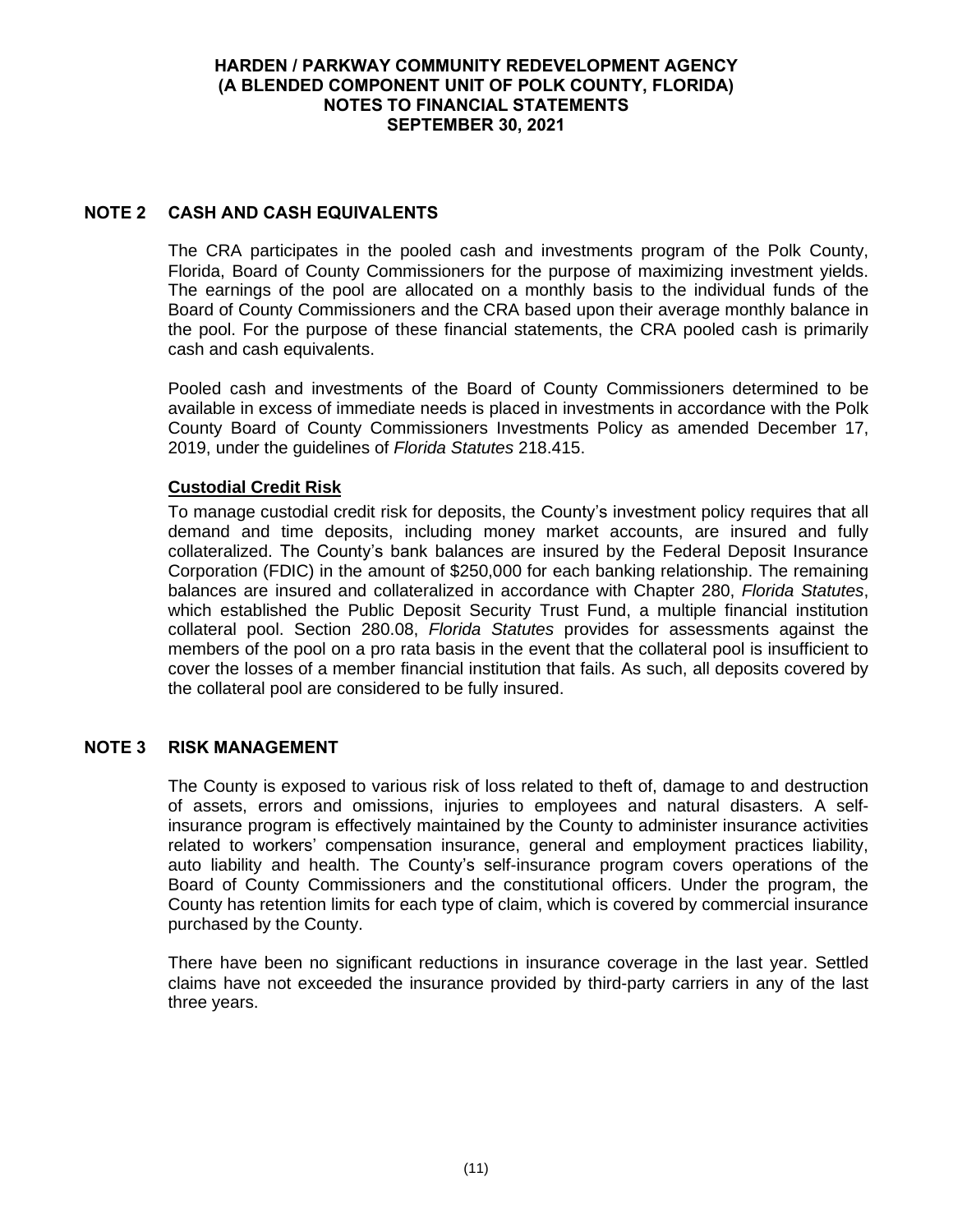### **NOTE 4 RELATED PARTY TRANSACTIONS**

The members of the CRA board are also members of the Board of County Commissioners. Transactions between the CRA and the County for the year ending September 30, 2021, include \$748,538 in transfers in from other funds of the County and \$1,400,000 in transfers out to other funds of the County.

# **NOTE 5 COMMITMENTS AND CONTINGENCIES**

#### **Litigation**

Various suits and claims involving disputed ad valorem real property taxes are pending against Polk County. Portions of these taxes have been voluntarily paid, others have been paid under protest, and in certain instances, there are unpaid balances.

Various other suits and claims arising in the ordinary course of County operations, some of which may involve substantial amounts, are pending against the County. While the ultimate effect of such litigation cannot be ascertained at this time, in the opinion of counsel for the County, the liabilities which may arise from such action would not result in losses which would materially affect the financial position of Polk County or the results of its operations.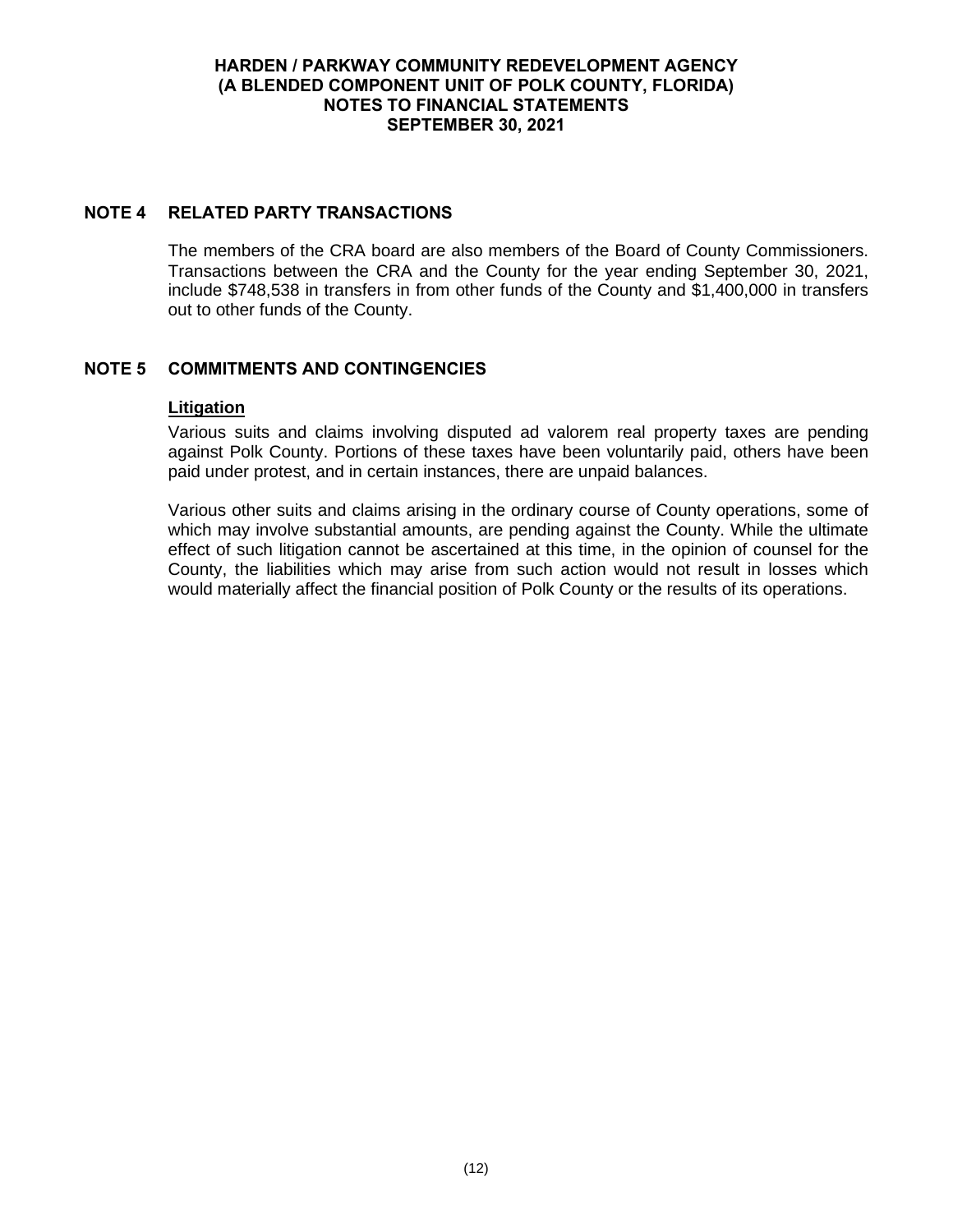### **HARDEN / PARKWAY COMMUNITY REDEVELOPMENT AGENCY (A BLENDED COMPONENT UNIT OF POLK COUNTY, FLORIDA) BUDGETARY COMPARISON SCHEDULE – GENERAL FUND YEAR ENDED SEPTEMBER 30, 2021**

|                                                                            |               |               |               | Variance with<br><b>Final Budget</b> |  |
|----------------------------------------------------------------------------|---------------|---------------|---------------|--------------------------------------|--|
|                                                                            |               | <b>Budget</b> |               | Positive                             |  |
|                                                                            | Original      | Final         | Actual        | (Negative)                           |  |
| <b>REVENUES</b>                                                            |               |               |               |                                      |  |
| Taxes                                                                      | \$<br>573,622 | \$<br>573,622 | \$<br>563,312 | \$<br>(10, 310)                      |  |
| Interest Income                                                            | 2,311         | 2,311         | 8,842         | 6,531                                |  |
| Net Change in Fair Value of Investments                                    |               |               | (2, 450)      | (2, 450)                             |  |
| <b>Total Revenues</b>                                                      | 575,933       | 575,933       | 569,704       | (6,229)                              |  |
| <b>EXCESS (DEFICIENCY) OF REVENUES</b><br><b>OVER (UNDER) EXPENDITURES</b> | 575,933       | 575,933       | 569,704       | (6,229)                              |  |
| <b>OTHER FINANCING SOURCES (USES)</b>                                      |               |               |               |                                      |  |
| Transfers In                                                               | 748,538       | 748,538       | 748,538       |                                      |  |
| <b>Transfers Out</b>                                                       | (1,400,000)   | (1,400,000)   | (1,400,000)   |                                      |  |
| <b>Total Other Financing</b>                                               |               |               |               |                                      |  |
| Sources (Uses)                                                             | (651,462)     | (651,462)     | (651,462)     |                                      |  |
| <b>NET CHANGE IN FUND BALANCE</b>                                          | (75, 529)     | (75, 529)     | (81,758)      | (6,229)                              |  |
| Fund Balance - Beginning of Year                                           | 117,835       | 117,835       | 117,835       |                                      |  |
| <b>FUND BALANCE - END OF YEAR</b>                                          | 42,306<br>\$  | 42,306<br>\$  | 36,077<br>\$  | \$<br>(6,229)                        |  |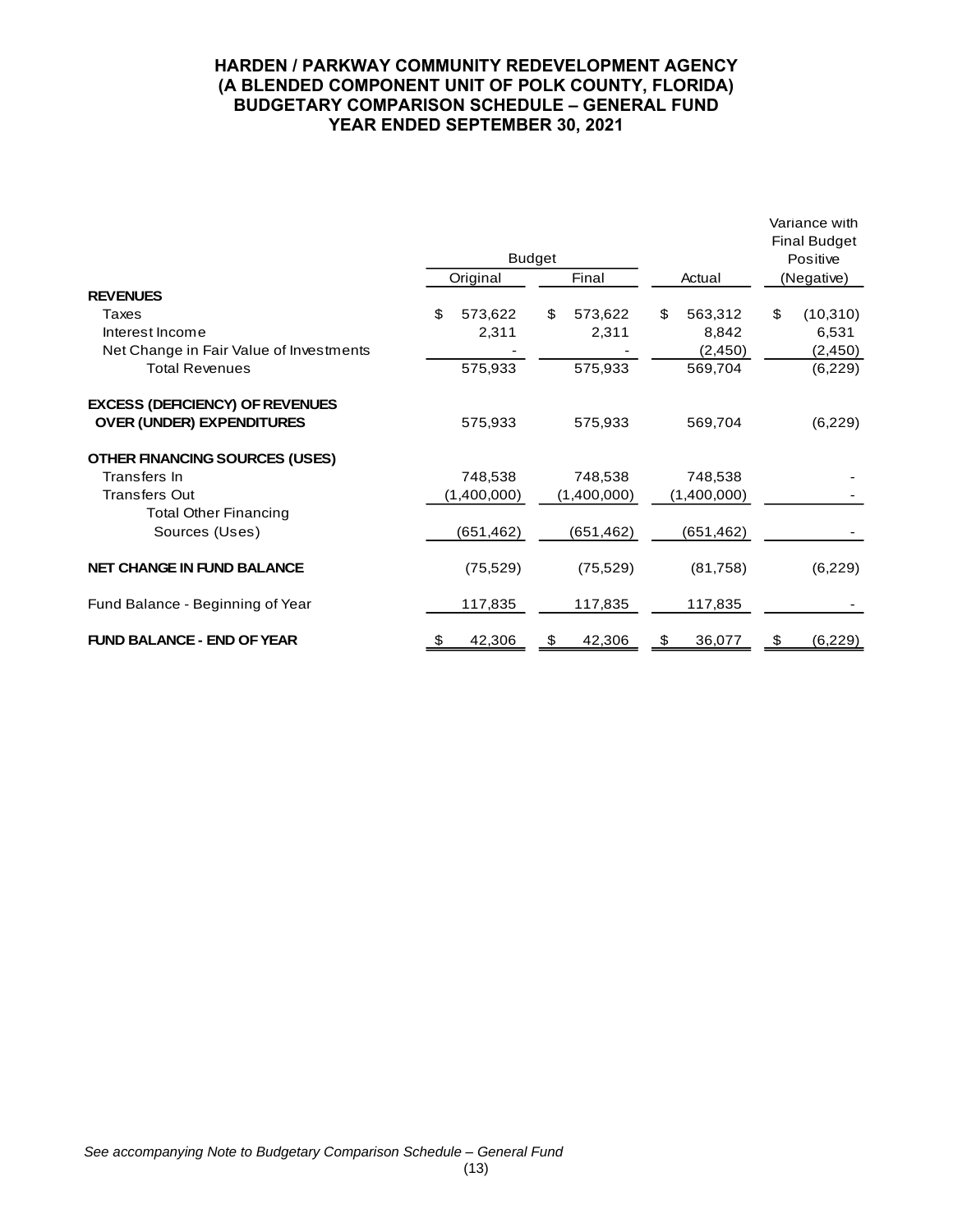### **HARDEN / PARKWAY COMMUNITY REDEVELOPMENT AGENCY (A BLENDED COMPONENT UNIT OF POLK COUNTY, FLORIDA) NOTE TO BUDGETARY COMPARISON SCHEDULE – GENERAL FUND SEPTEMBER 30, 2021**

## **NOTE 1 BUDGETARY INFORMATION**

Budgets are prepared and adopted annually for the general fund in accordance with procedures and time intervals prescribed by Florida Statutes. Accordingly, the Polk County Board of County Commissioners adopted an annual budget for the general fund for the fiscal year ended September 30, 2021.

The annual budget serves as the legal authorization for expenditures. Expenditures cannot legally exceed the total amount budgeted for each account. All budget amendments, which change the legally adopted appropriations, are approved by the board, and may be amended at any CRA meeting prior to 60 days after the fiscal year-end. The level of control for appropriations is exercised at the account level. Appropriations lapse at year-end. Budgets are prepared using the same modified accrual basis as is used to account for actual transactions.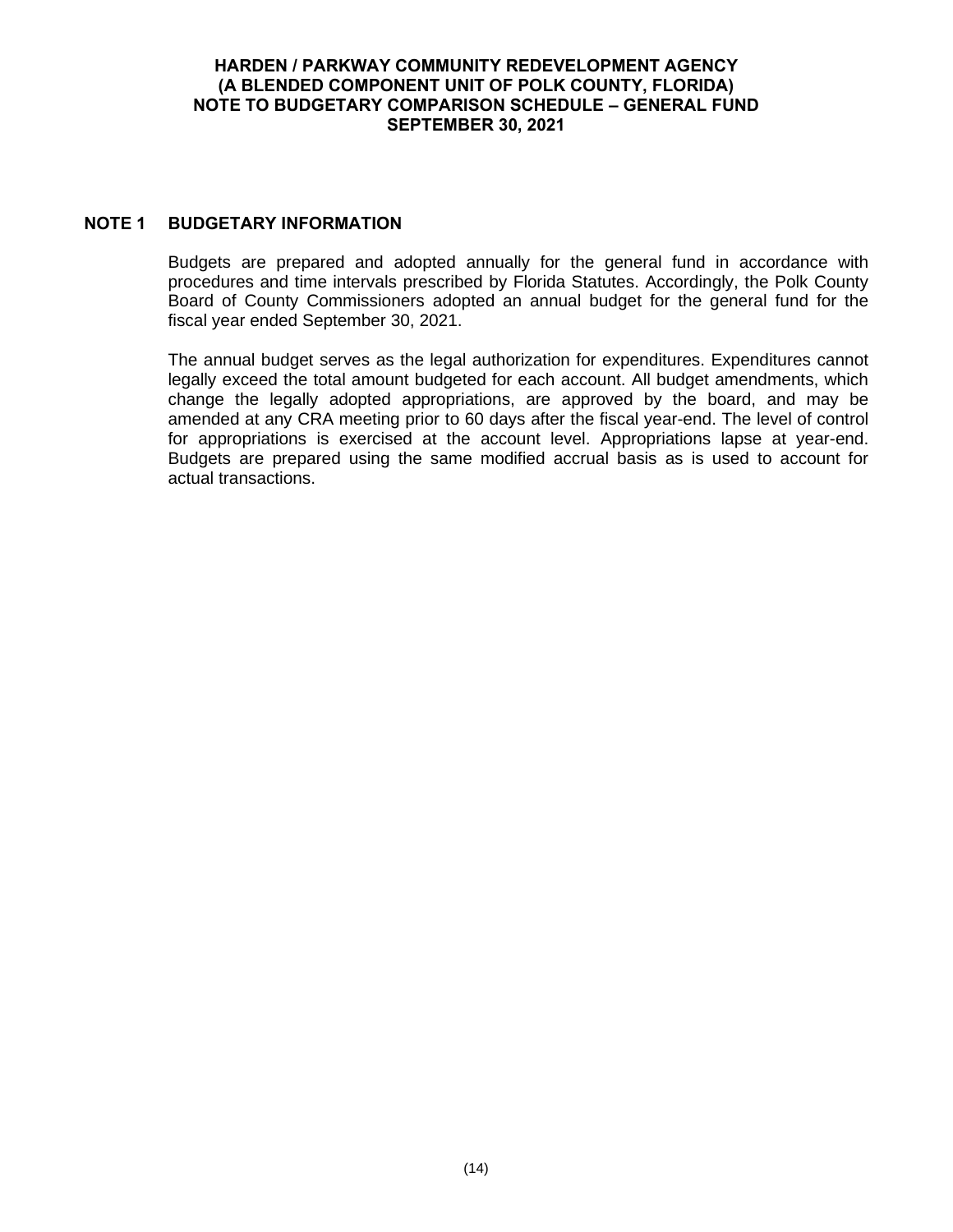

## **INDEPENDENT AUDITORS' REPORT ON INTERNAL CONTROL OVER FINANCIAL REPORTING AND ON COMPLIANCE AND OTHER MATTERS BASED ON AN AUDIT OF FINANCIAL STATEMENTS PERFORMED IN ACCORDANCE WITH** *GOVERNMENT AUDITING STANDARDS*

Board Members Harden / Parkway Community Redevelopment Agency Bartow, Florida

We have audited, in accordance with the auditing standards generally accepted in the United States of America and the standards applicable to financial audits contained in *Government Auditing Standards*  issued by the Comptroller General of the United States, the financial statements of the governmental activities and the major fund of Harden / Parkway Community Redevelopment Agency (CRA), a component unit of Polk County, Florida as of and for the year ended September 30, 2021, and the related notes to the financial statements, which collectively comprise the CRA's basic financial statements, and have issued our report thereon dated April 28, 2022.

# **Internal Control Over Financial Reporting**

In planning and performing our audit of the financial statements, we considered the CRA's internal control over financial reporting (internal control) as a basis for designing audit procedures that are appropriate in the circumstances for the purpose of expressing our opinions on the financial statements, but not for the purpose of expressing an opinion on the effectiveness of the CRA's internal control. Accordingly, we do not express an opinion on the effectiveness of the CRA's internal control.

A *deficiency in internal* control exists when the design or operation of a control does not allow management or employees, in the normal course of performing their assigned functions, to prevent, or detect and correct, misstatements on a timely basis. A *material weakness* is a deficiency, or a combination of deficiencies, in internal control such that there is a reasonable possibility that a material misstatement of the entity's financial statements will not be prevented, or detected and corrected on a timely basis. A *significant deficiency* is a deficiency, or a combination of deficiencies, in internal control that is less severe than a material weakness yet important enough to merit attention by those charged with governance.

Our consideration of internal control was for the limited purpose described in the first paragraph of this section and was not designed to identify all deficiencies in internal control that might be material weaknesses or significant deficiencies. Given these limitations, during our audit we did not identify any deficiencies in internal control that we consider to be material weaknesses. However, material weaknesses may exist that have not been identified.



CLA is an independent member of Nexia International, a leading, global network of independent accounting and consulting firms. See nexia.com/member-firm-disclaimer for details.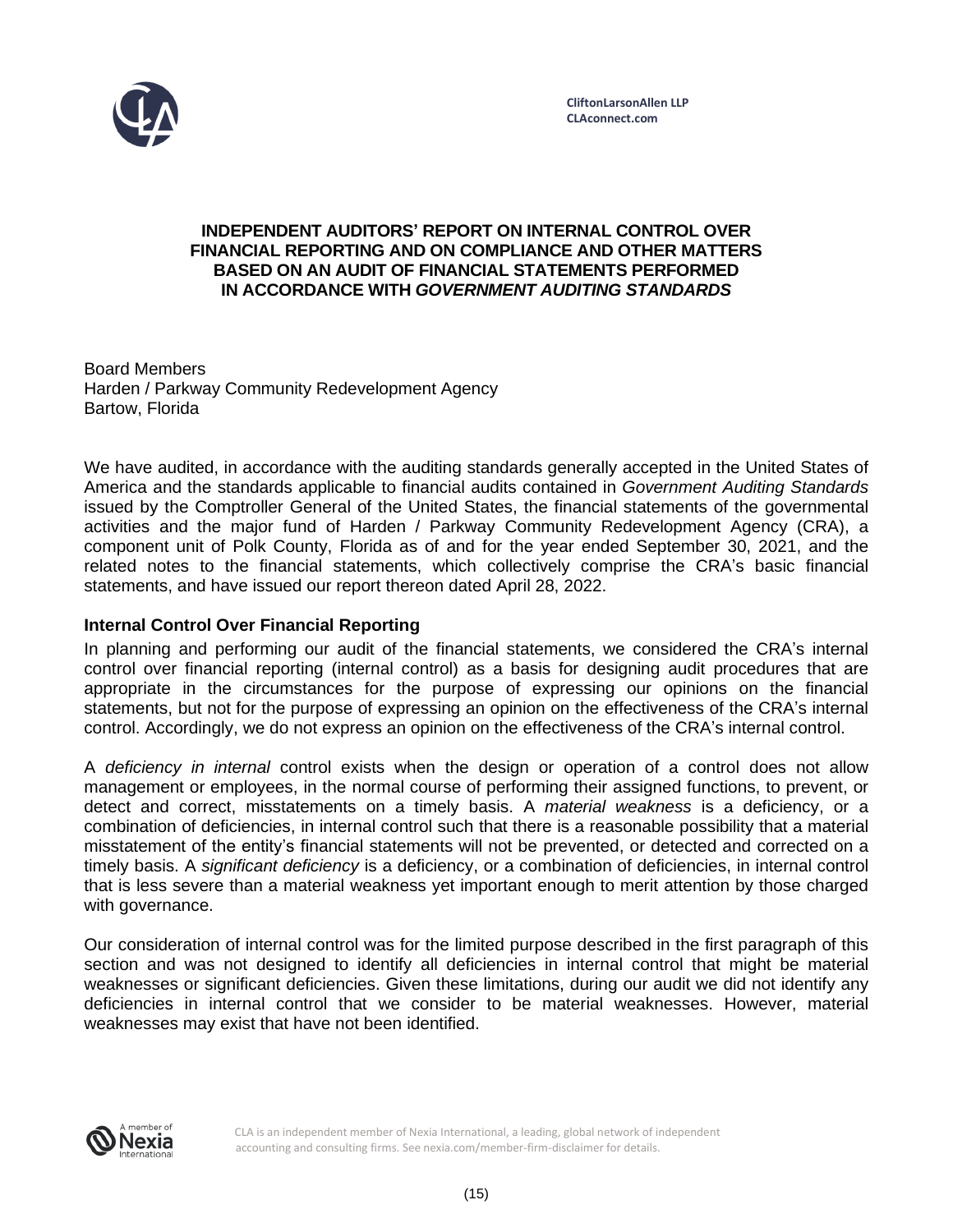Board of Commissioners Polk County Board of County Commissioners Harden / Parkway Community Redevelopment Agency

## **Compliance and Other Matters**

As part of obtaining reasonable assurance about whether the CRA's financial statements are free from material misstatement, we performed tests of its compliance with certain provisions of laws, regulations, contracts, and grant agreements, noncompliance with which could have a direct and material effect on the financial statements. However, providing an opinion on compliance with those provisions was not an objective of our audit and, accordingly, we do not express such an opinion. The results of our tests disclosed no instances of noncompliance or other matters that are required to be reported under *Government Auditing Standards*.

### **Purpose of this Report**

The purpose of this report is solely to describe the scope of our testing of internal control and compliance and the results of that testing, and not to provide an opinion on the effectiveness of the CRA's internal control or on compliance. This report is an integral part of an audit performed in accordance with *Government Auditing Standards* in considering the CRA's internal control and compliance. Accordingly, this communication is not suitable for any other purpose.

Clifton Larson Allen LLP

**CliftonLarsonAllen LLP** Lakeland, Florida April 28, 2022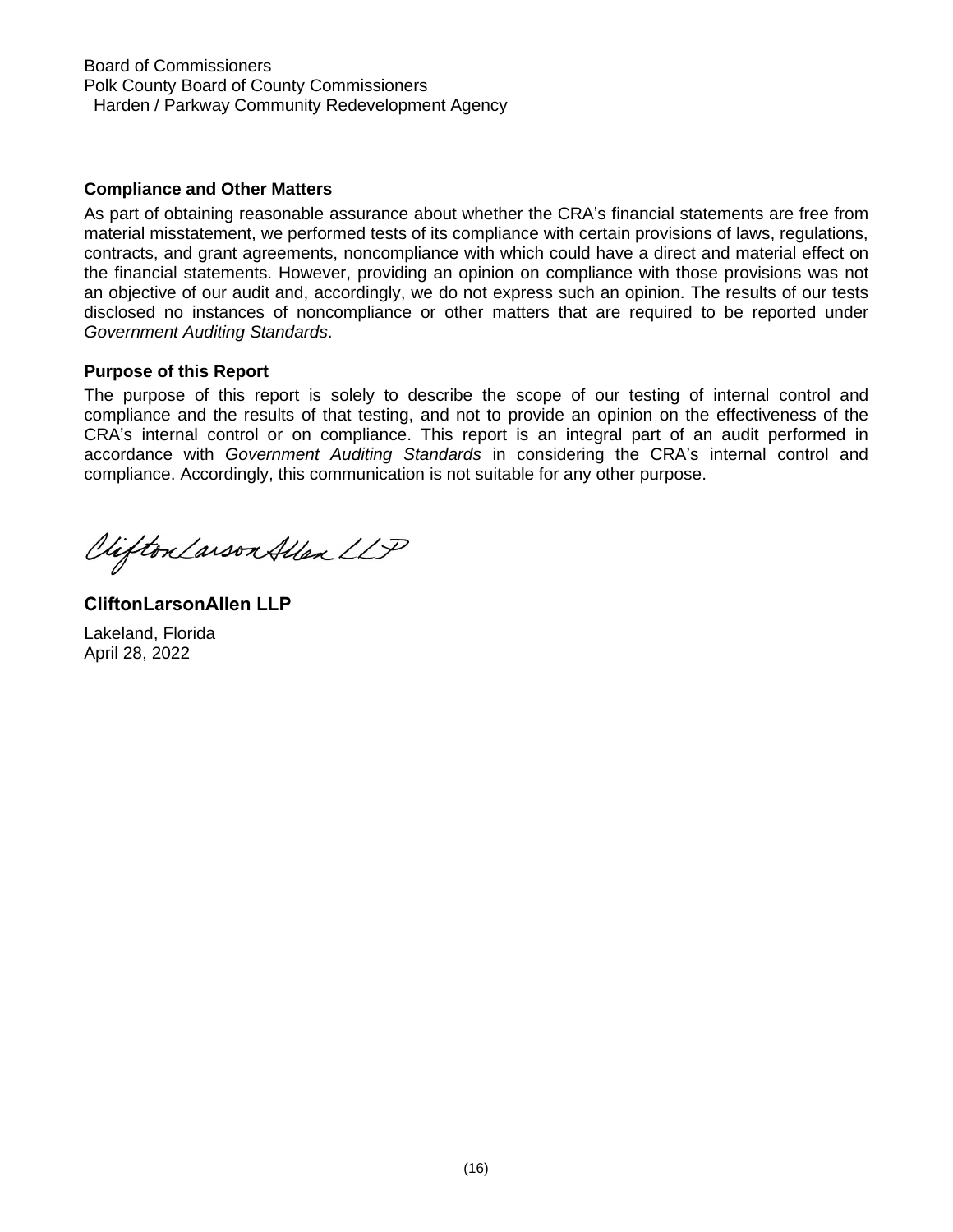

**CliftonLarsonAllen LLP CLAconnect.com**

# **MANAGEMENT LETTER**

Board Members Harden / Parkway Community Redevelopment Agency Bartow, Florida

#### **Report on the Financial Statements**

We have audited the financial statements of Harden / Parkway Community Redevelopment Agency (CRA), a component unit of Polk County, Florida, as of and for the fiscal year ended September 30, 2021, and have issued our report thereon dated April 28, 2022.

#### **Auditors' Responsibility**

We conducted our audit in accordance with auditing standards generally accepted in the United States of America; the standards applicable to financial audits contained in *Government Auditing Standards,*  issued by the Comptroller General of the United States; and Chapter 10.550, Rules of the Florida Auditor General.

#### **Other Reporting Requirements**

We have issued our Independent Auditors' Report on Internal Control over Financial Reporting and on Compliance and Other Matters Based on an Audit of Financial Statements Performed in Accordance with *Government Auditing Standards;* and Independent Accountant's Report on an examination conducted in accordance with *AICPA Professional Standards*, AT-C Section 315, regarding compliance requirements in accordance with Chapter 10.550, Rules of the Auditor General. Disclosures in those reports, which are dated , should be considered in conjunction with this management letter.

#### **Prior Audit Findings**

Section 10.554(1)(i)1., Rules of the Auditor General, requires that we determine whether or not corrective actions have been taken to address findings and recommendations made in the preceding financial audit report. There were no recommendations made in the preceding financial audit report.

#### **Official Title and Legal Authority**

Section 10.554(1)(i)4., Rules of the Auditor General, requires that the name or official title and legal authority for the primary government and each component unit of the reporting entity be disclosed in this management letter, unless disclosed in the notes to the financial statements. Information regarding the specific legal authority for the entity is contained in Note 1 to the financial statements.



CLA is an independent member of Nexia International, a leading, global network of independent accounting and consulting firms. See nexia.com/member-firm-disclaimer for details.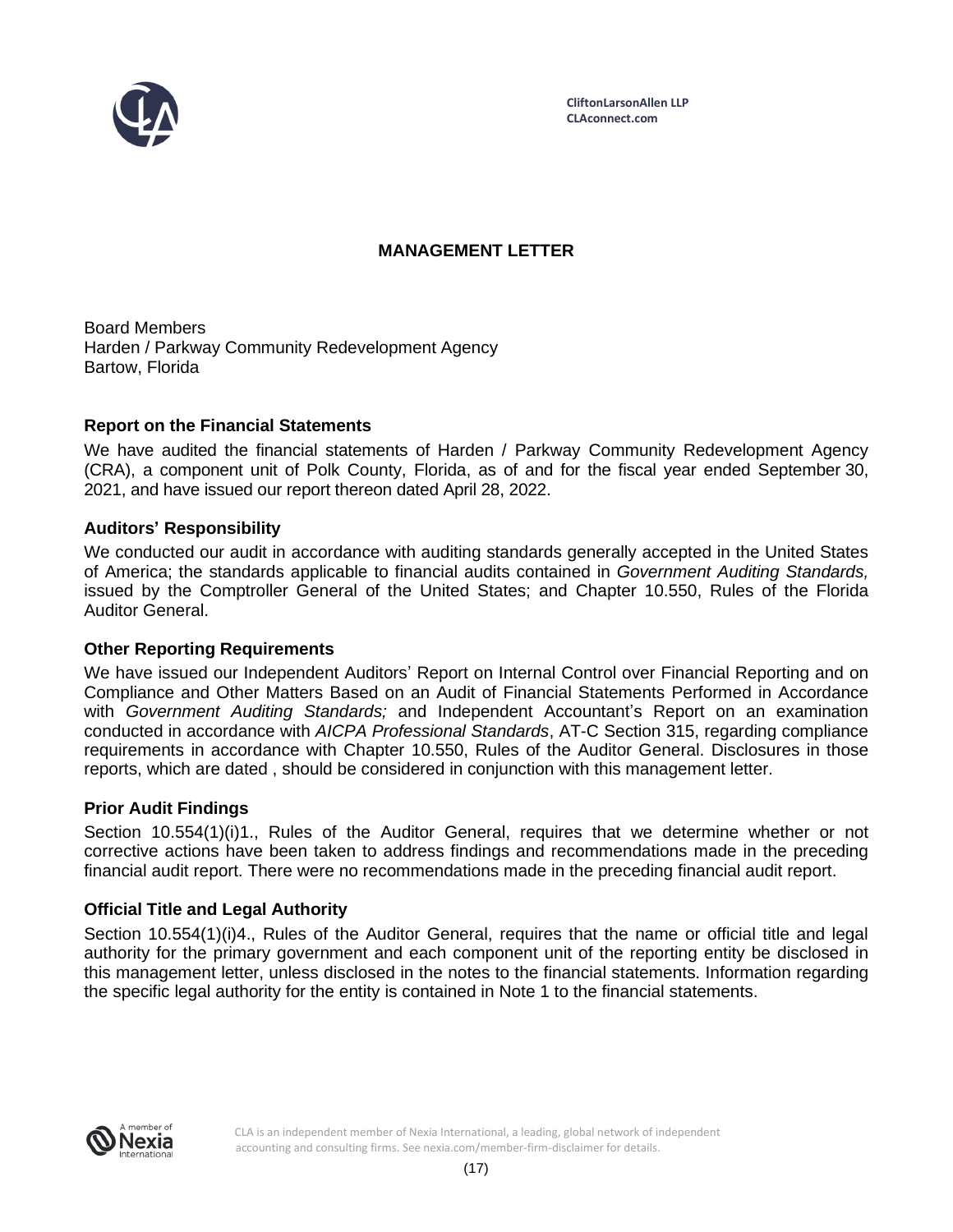## **Financial Condition and Management**

Section 10.554(1)(i)5.a. and 10.556(7), Rules of the Auditor General, require us to apply appropriate procedures and communicate the results of our determination as to whether or not the CRA has met one or more of the conditions described in Section 218.503(1), Florida Statutes, and to identify the specific conditions(s) met. In connection with our audit, we determined that the CRA did not meet any of the conditions described in Section 218.503(1), *Florida Statutes*.

Pursuant to Sections 10.554(1)(i)5.b. and 10.556(8), Rules of the Auditor General, we applied financial condition assessment procedures for the CRA. It is management's responsibility to monitor the CRA's financial condition, and our financial condition assessment was based in part on representations made by management and the review of financial information provided by same.

Section 10.554(1)(i)(2), Rules of the Auditor General, requires that we communicate any recommendations to improve financial management. In connection with our audit, we did not have any such recommendations.

# **Special District Component Units**

Section 10.554(1)(i)5.c., Rules of the Auditor General, requires, if appropriate, that we communicate the failure of a special district that is a component unit of a county, municipality, or special district, to provide the financial information necessary for proper reporting of the component unit, within the audited financial statements of the county, municipality, or special district in accordance with Section 218.39(3)(b), *Florida Statutes*. The CRA has no component units.

### **Specific Information (***For a dependent special district or an independent special district, or a local government entity that includes the information of a dependent special district***)**

As required by Section 218.39(3)(c), Florida Statutes, and Section 10.554(1)(i)6, Rules of the Auditor General, the Harden/Parkway Community Redevelopment Agency reported:

- a. The total number of district employees compensated in the last pay period of the district's fiscal year was 0.
- b. The total number of independent contractors to whom nonemployee compensation was paid in the last month of the district's fiscal year was 0.
- c. All compensation earned by or awarded to employees, whether paid or accrued, regardless of contingency was \$0.
- d. All compensation earned by or awarded to nonemployee independent contractors, whether paid or accrued, regardless of contingency was \$0.
- e. Each construction project with a total cost of at least \$65,000 approved by the district that is scheduled to begin on or after October 1 of the fiscal year being reported, together with the total expenditures for such project \$0.
- f. A budget variance based on the budget adopted under Section 189.016(4), Florida Statutes, before the beginning of the fiscal year being reported if the district amends a final adopted budget under Section 189.016(6), Florida Statutes, was \$(6,229).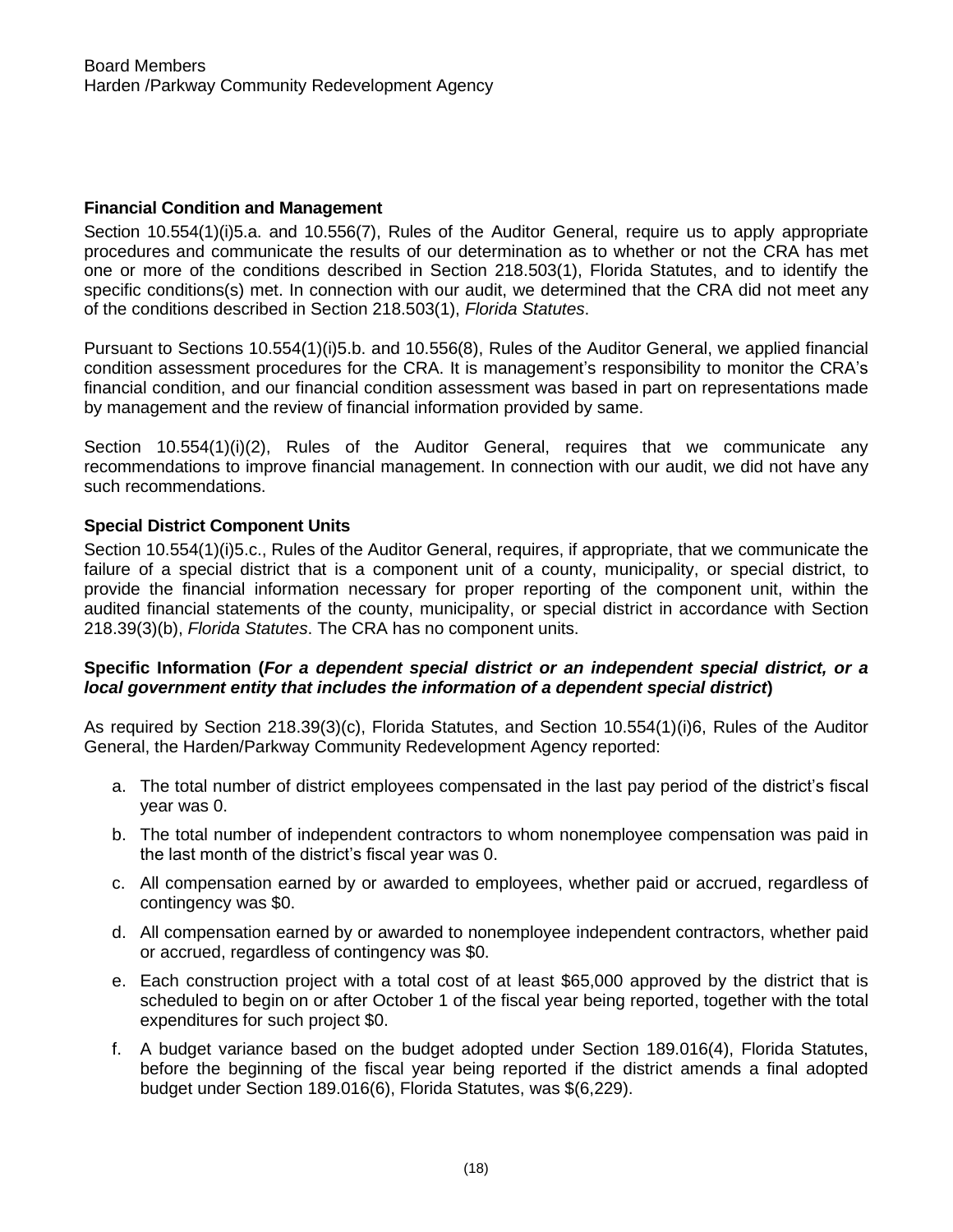### **Additional Matters**

Section 10.554(1)(i)3., Rules of the Auditor General, requires us to communicate noncompliance with provisions of contracts or grant agreements, or abuse, that have occurred, or are likely to have occurred, that have an effect on the financial statements that is less than material, but which warrants the attention of those charged with governance. Matters identified in our audit are reported in the Independent Accountants' Report on our testing of compliance with Sections 163.387(6) and (7), Florida Statutes.

### **Purpose of this Letter**

Our management letter is intended solely for the information and use of the Legislative Auditing Committee, members of the Florida Senate and the Florida House of Representatives, the Florida Auditor General, federal and other granting agencies, the CRA's Board of Directors and applicable management, and is not intended to be, and should not be, used by anyone other than these specified parties.

Viifton Larson Allen LLP

**CliftonLarsonAllen LLP** Lakeland, Florida April 28, 2022